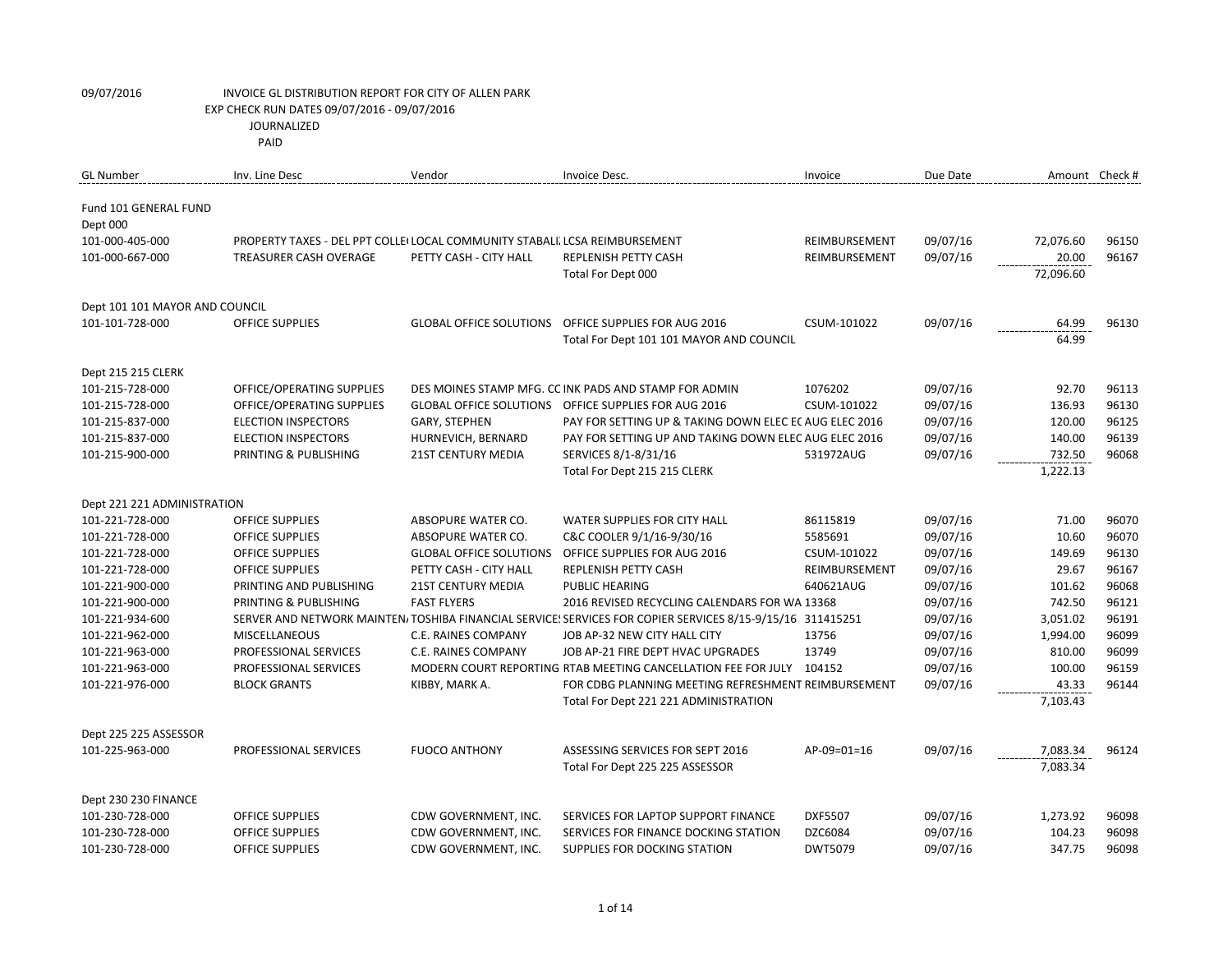JOURNALIZED

| <b>GL Number</b>               | Inv. Line Desc                                        | Vendor                             | Invoice Desc.                                                                            | Invoice          | Due Date | Amount Check # |       |
|--------------------------------|-------------------------------------------------------|------------------------------------|------------------------------------------------------------------------------------------|------------------|----------|----------------|-------|
| 101-230-728-000                | <b>OFFICE SUPPLIES</b>                                | CDW GOVERNMENT, INC.               | <b>CREDIT FOR RETURN SUPPLIES ON INV DWT507 DZX6453</b>                                  |                  | 09/07/16 | (196.18)       | 96098 |
| 101-230-728-000                | OFFICE SUPPLIES                                       | <b>GLOBAL OFFICE SOLUTIONS</b>     | OFFICE SUPPLIES FOR AUG 2016                                                             | CSUM-101022      | 09/07/16 | 88.25          | 96130 |
| 101-230-963-000                | PROFESSIONAL SERVICES                                 | <b>PLANTE MORAN</b>                | PROF SERVICES FOR JULY 2016                                                              | 1357601          | 09/07/16 | 15,067.30      | 96171 |
|                                |                                                       |                                    | Total For Dept 230 230 FINANCE                                                           |                  |          | 16,685.27      |       |
|                                |                                                       |                                    |                                                                                          |                  |          |                |       |
| Dept 253 253 TREASURER         |                                                       |                                    |                                                                                          |                  |          |                |       |
| 101-253-728-000                | <b>OFFICE SUPPLIES</b>                                | <b>GLOBAL OFFICE SOLUTIONS</b>     | OFFICE SUPPLIES FOR AUG 2016                                                             | CSUM-101022      | 09/07/16 | 174.97         | 96130 |
| 101-253-728-000                | <b>OFFICE SUPPLIES</b>                                | PETTY CASH - CITY HALL             | REPLENISH PETTY CASH                                                                     | REIMBURSEMENT    | 09/07/16 | 13.15          | 96167 |
|                                |                                                       |                                    | Total For Dept 253 253 TREASURER                                                         |                  |          | 188.12         |       |
| Dept 263 263 CITY HALL         |                                                       |                                    |                                                                                          |                  |          |                |       |
| 101-263-853-000                | <b>TELEPHONE</b>                                      | AT & T                             | SERVICES 8/10-9/9/16                                                                     | 09072016         | 09/07/16 | 2,023.63       | 96087 |
| 101-263-853-000                | <b>TELEPHONE</b>                                      | <b>COMCAST</b>                     | CITY HALL SERVICES 8/22/16-9/21/16                                                       | 06102243464029   | 09/07/16 | 264.35         | 96104 |
| 101-263-853-000                | <b>TELEPHONE</b>                                      | <b>COMCAST</b>                     | MONTHLY BILLING FOR FIRE DEPT 9/6/16-10/5 06102245855010                                 |                  | 09/07/16 | 264.35         | 96105 |
| 101-263-853-000                | <b>TELEPHONE</b>                                      | <b>ABILITA</b>                     | PROF SERVICES ANALYSIS REPORT 9,10,11 OF 1 160820                                        |                  | 06/30/16 | 5,215.15       | 96212 |
| 101-263-931-000                |                                                       |                                    | PER AGREEMENT WITH TONEY CAI TOSHIBA FINANCIAL SERVICE! PRINTER SERVICES 8/15/16-9/15/16 | 311414809        | 09/07/16 | 1,528.63       | 96191 |
| 101-263-931-000                | <b>BUILDING MAINTENANCE</b>                           | <b>VETERANS CLEANING</b>           | <b>CLEANING SERVICES AUG 2016</b>                                                        | 16-1009          | 09/07/16 | 1,975.37       | 96200 |
| 101-263-985-000                | CAPITAL OUTLAY-BUILDING LEASE ALLEN PARK EQUITIES LLC |                                    | <b>SEPT LEASE RENT</b>                                                                   | CE1059SEPT       | 09/07/16 | 21,457.00      | 96079 |
| 101-263-985-000                | CAPITAL OUTLAY-BUILDING LEASE ALLEN PARK EQUITIES LLC |                                    | ELEC SERVICES 7/29/16-8/31/16                                                            | 704614           | 09/07/16 | 5,409.54       | 96079 |
| 101-263-985-100                | CAPITAL OUTLAY - BLDING LEASE A CDW GOVERNMENT, INC.  |                                    | <b>SERVICES FOR ADMIN</b>                                                                | DWH4980          | 09/07/16 | 488.99         | 96098 |
|                                |                                                       |                                    | Total For Dept 263 263 CITY HALL                                                         |                  |          | 38,627.01      |       |
| Dept 305 305 POLICE DEPARTMENT |                                                       |                                    |                                                                                          |                  |          |                |       |
| 101-305-728-000                | <b>OFFICE SUPPLIES</b>                                | <b>GLOBAL OFFICE SOLUTIONS</b>     | OFFICE SUPPLIES FOR AUG 2016                                                             | CSUM-101022      | 09/07/16 | 199.85         | 96130 |
| 101-305-729-000                | K-9 SUPPLIES                                          | PET SUPPLIES PLUS                  | K-9 SUPPLIES                                                                             | 25920            | 09/07/16 | 61.33          | 96169 |
| 101-305-761-000                | PRISONER BOARD                                        | <b>CITY OF DEARBORN</b>            | PRISONER BOARDING FOR THE PERIOD OF 7/1-7/1/16-7/31/16                                   |                  | 09/07/16 | 1,446.00       | 96102 |
| 101-305-805-000                | <b>VEHICLE TOWING</b>                                 | <b>CITY TOWING</b>                 | 74 VEHICLES TOWED BY POLICE AND 15 PERSO 8/1/16-8/15/16                                  |                  | 09/07/16 | 8,540.00       | 96103 |
| 101-305-805-000                | <b>VEHICLE TOWING</b>                                 | <b>CITY TOWING</b>                 | 73 VEH TOWED BY POLICE, 17 PERSONAL PROP 8/16-8/31/16                                    |                  | 09/07/16 | 7,805.00       | 96103 |
| 101-305-853-000                | <b>TELEPHONE</b>                                      | AT & T                             | SERVICES 8/10-9/9/16                                                                     | 09072016         | 09/07/16 | 731.58         | 96087 |
| 101-305-853-000                | <b>TELEPHONE</b>                                      | <b>COMCAST</b>                     | MONTHLY SERVICE POLICE DEPT 9/5-10/4/16                                                  | 06102246250011   | 09/07/16 | 160.20         | 96106 |
| 101-305-853-000                | <b>TELEPHONE-FIRE</b>                                 | <b>VERIZON WIRELESS</b>            | MONTHLY SERVICES CHARGES 7/11-8/10/16                                                    | 9770123685       | 09/07/16 | 60.06          | 96197 |
| 101-305-853-000                | <b>TELEPHONE- POLICE</b>                              | <b>VERIZON WIRELESS</b>            | MONTHLY SERVICE POLICE DEPT 7/11-8/10/16 9770196514                                      |                  | 09/07/16 | 722.23         | 96198 |
| 101-305-931-000                | <b>BUILDING MAINTENANCE</b>                           | ADVANTAGE PEST CONTROL RAT SERVICE |                                                                                          | <b>JULY 2016</b> | 09/07/16 | 36.49          | 96075 |
| 101-305-931-000                | <b>BUILDING MAINTENANCE</b>                           | CINTAS CORP.                       | POLICE UNIFORM SERVICES 7/1/16-7/31/16                                                   | 72116861JULY     | 09/07/16 | 65.30          | 96101 |
| 101-305-960-000                | <b>EDUCATION &amp; TRAINING</b>                       | FELTZ, ERON                        | <b>EXPENSES RELATED TO TRAINING</b>                                                      | REIMBURSEMENT    | 09/07/16 | 16.77          | 96122 |
| 101-305-960-000                | <b>EDUCATION &amp; TRAINING</b>                       |                                    | HOLIDAY INN EXPRESS & SUIT LODGING FOR TRAINING OFFICER SCHRYER 9/2 67815664             |                  | 09/07/16 | 150.00         | 96137 |
| 101-305-960-000                | <b>EDUCATION &amp; TRAINING</b>                       |                                    | RADISSON HOTEL LANSING A' LODGING FOR TRAINING SGT MEHALL OCT 3.2( LPYBHGF               |                  | 09/07/16 | 84.75          | 96174 |
| 101-305-961-000                | POL. TRAIN-ACT 302 ST. GRANT                          | <b>STATE OF MICHIGAN</b>           | EDUCATIONAL SEMINAR FOR SGT MEHALL                                                       | 551-471694       | 09/07/16 | 65.00          | 96090 |
| 101-305-961-000                | POL. TRAIN-ACT 302 ST. GRANT                          | SCHOOLCRAFT COLLEGE                | SUMMER 2016 CESP TUITON FOR OFFICER DOE 02346                                            |                  | 09/07/16 | 150.00         | 96180 |
|                                |                                                       |                                    | Total For Dept 305 305 POLICE DEPARTMENT                                                 |                  |          | 20,294.56      |       |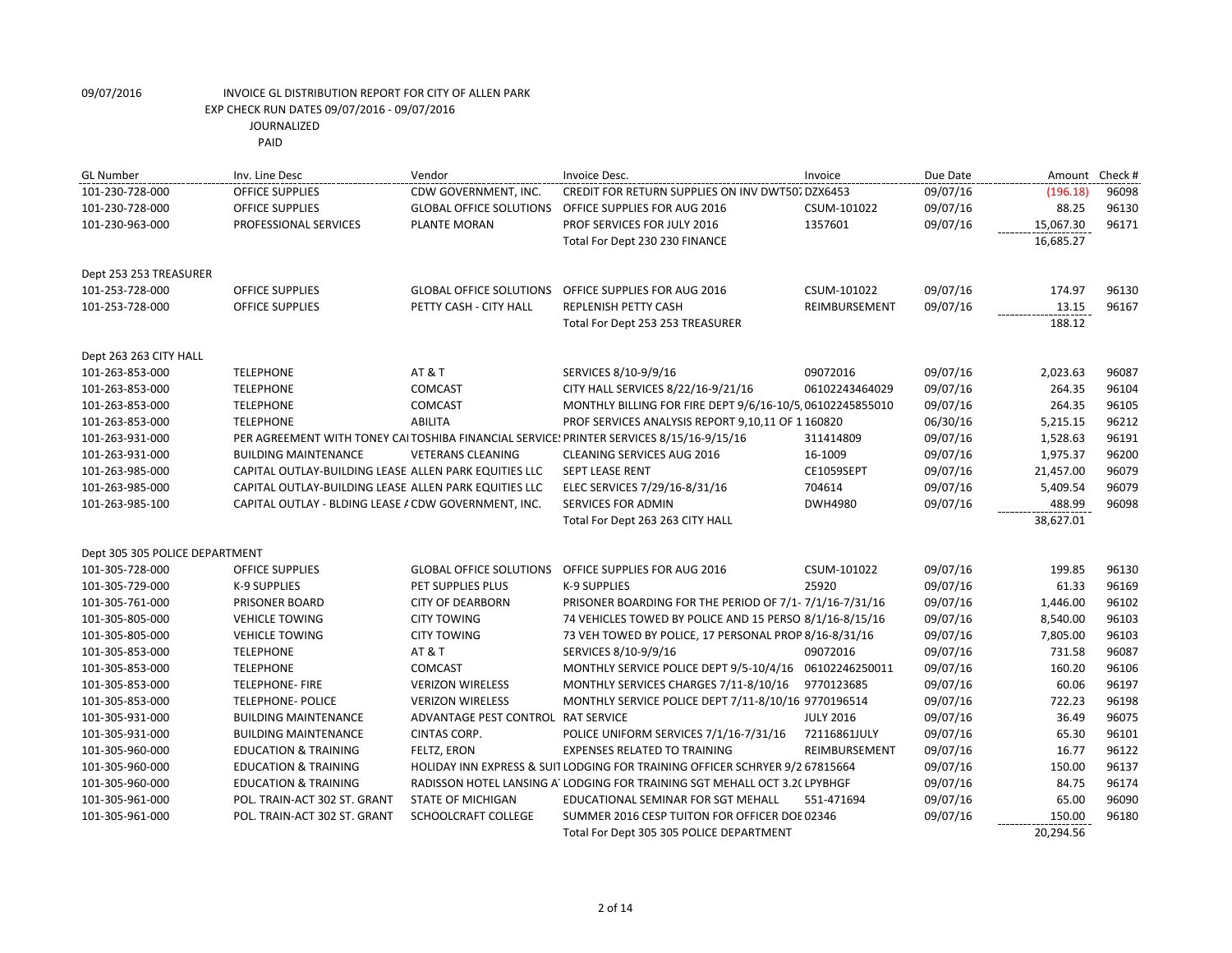| <b>GL Number</b>                          | Inv. Line Desc                  | Vendor                                            | Invoice Desc.                                                               | Invoice        | Due Date | Amount Check # |       |  |  |
|-------------------------------------------|---------------------------------|---------------------------------------------------|-----------------------------------------------------------------------------|----------------|----------|----------------|-------|--|--|
| Dept 340 340 FIRE DEPARTMENT              |                                 |                                                   |                                                                             |                |          |                |       |  |  |
| 101-340-728-000                           | <b>OFFICE SUPPLIES</b>          |                                                   | GLOBAL OFFICE SOLUTIONS OFFICE SUPPLIES FOR AUG 2016                        | CSUM-101022    | 09/07/16 | 209.78         | 96130 |  |  |
| 101-340-757-000                           | <b>OPERATING SUPPLIES</b>       | GREAT LAKES ACE HARDWAR SUPPLIES FOR FIRE DEPT    |                                                                             | 1307/416       | 09/07/16 | 1.99           | 96071 |  |  |
| 101-340-757-500                           | <b>RESCUE SUPPLIES</b>          | ARROW INTERNATIONAL INC RESCUE SUPPLIES           |                                                                             | 94182245       | 09/07/16 | 59.78          | 96086 |  |  |
| 101-340-757-500                           | <b>RESCUE SUPPLIES</b>          | BAKER'S GAS & WELDING SUI OXYGEN CYLINDER RENTAL  |                                                                             | 09149964       | 09/07/16 | 60.16          | 96089 |  |  |
| 101-340-757-500                           | <b>RESCUE SUPPLIES</b>          | J & B MEDICAL SUPPLY, INC. RESCUE SUPPLIES        |                                                                             | 3093721        | 09/07/16 | 75.00          | 96140 |  |  |
| 101-340-757-500                           | <b>RESCUE SUPPLIES</b>          | J & B MEDICAL SUPPLY, INC. RESCUE SUPPLIES        |                                                                             | 3110412        | 09/07/16 | 590.51         | 96140 |  |  |
| 101-340-757-500                           | <b>RESCUE SUPPLIES</b>          |                                                   | J & B MEDICAL SUPPLY, INC. CREDIT MEMO RETURN PRODUCT                       | 3034871        | 09/07/16 | (67.80)        | 96140 |  |  |
| 101-340-757-500                           | <b>RESCUE SUPPLIES</b>          | J & B MEDICAL SUPPLY, INC. SUPPLIES FOR FIRE DEPT |                                                                             | 3102829        | 09/07/16 | 595.00         | 96140 |  |  |
| 101-340-757-500                           | <b>RESCUE SUPPLIES</b>          |                                                   | J & B MEDICAL SUPPLY, INC. CREDIT MEMO ON RETURN SUPPLIES                   | 2549103        | 06/30/16 | (98.30)        | 96140 |  |  |
| 101-340-757-500                           | <b>RESCUE SUPPLIES</b>          |                                                   | J & B MEDICAL SUPPLY, INC. CREDIT MEMO ON FRT FOR RETURN ITEMS              | 2172754        | 06/30/16 | (11.50)        | 96140 |  |  |
| 101-340-757-500                           | <b>RESCUE SUPPLIES</b>          | J & B MEDICAL SUPPLY, INC. RESCUE SUPPLIES        |                                                                             | 3102242        | 09/07/16 | 297.50         | 96140 |  |  |
| 101-340-757-500                           | <b>RESCUE SUPPLIES</b>          | J & B MEDICAL SUPPLY, INC. RESUC SUPPLIES         |                                                                             | 3114528        | 09/07/16 | 28.88          | 96140 |  |  |
| 101-340-757-500                           | <b>RESCUE SUPPLIES</b>          | J & B MEDICAL SUPPLY, INC.                        | <b>RESUE SUPPLIES</b>                                                       | 3116789        | 09/07/16 | 525.00         | 96140 |  |  |
| 101-340-757-500                           | <b>RESCUE SUPPLIES</b>          |                                                   | J & B MEDICAL SUPPLY, INC. FREIGHT CHARGES ON SHIPMENT FOR FIRE DEI 2549096 |                | 06/30/16 | 17.00          | 96217 |  |  |
| 101-340-768-000                           | <b>UNIFORMS</b>                 | <b>ALLIE BROTHERS</b>                             | UNIFORM GOLD NAME PLATE FOR FIRE                                            | 61722          | 09/07/16 | 31.97          | 96078 |  |  |
| 101-340-768-000                           | <b>UNIFORMS</b>                 | <b>WEST SHORE SERVICES</b>                        | <b>FIRE HELMETS</b>                                                         | 11880          | 09/07/16 | 583.34         | 96206 |  |  |
| 101-340-805-000                           | AMBULANCE BILLING               | UNITED HEALTHCARE                                 | <b>OVERPMT ON AMBULANCE SERVICES</b>                                        | <b>REFUND</b>  | 09/07/16 | 34.85          | 96194 |  |  |
| 101-340-920-000                           | UTILITIES- FIRE DEPT            | <b>DTE ENERGY</b>                                 | SERVICES 8/3-9/1/16                                                         | 09072016       | 09/07/16 | 2,845.03       | 96116 |  |  |
| 101-340-920-000                           | UTILITIES FIRE                  | <b>DTE ENERGY</b>                                 | SERVICES 08/04/16-09/02/16                                                  | 09072016       | 09/07/16 | 132.87         | 96118 |  |  |
| 101-340-934-000                           | <b>EQUIPMENT MAINTENANCE</b>    | APOLLO FIRE EQUIPMENT                             | <b>EQUIPMENT MNT</b>                                                        | 92952          | 09/07/16 | 36.00          | 96083 |  |  |
| 101-340-934-000                           | <b>EQUIPMENT MAINTENANCE</b>    | EASTERN FIRE EQUIPMENT SE EQUIPMENT MNT           |                                                                             | 3270351        | 09/07/16 | 170.82         | 96119 |  |  |
| 101-340-934-500                           | <b>COMPUTER BREAK-FIX</b>       | CDW GOVERNMENT, INC.                              | <b>CREDIT FOR RETURN 1 ITEMS FIRE DEPT</b>                                  | <b>DMX4528</b> | 06/30/16 | (923.60)       | 96098 |  |  |
| 101-340-939-000                           | <b>VEHICLE MAINTENANCE</b>      | <b>GLENDALE AUTO VALUE</b>                        | <b>PARTS</b>                                                                | 359-109861     | 09/07/16 | 840.00         | 96126 |  |  |
| 101-340-939-000                           | <b>VEHICLE MAINTENANCE</b>      | <b>REV AMBULANCE GROUP ORI SUPPLIES</b>           |                                                                             | 262111         | 09/07/16 | 146.76         | 96176 |  |  |
| 101-340-939-000                           | <b>VEHICLE MAINTENANCE</b>      | SAFETY-KLEEN                                      | <b>SUPPLIES</b>                                                             | 70850599       | 09/07/16 | 67.95          | 96179 |  |  |
| 101-340-939-000                           | <b>VEHICLE MAINTENANCE</b>      | WILLIAMS, W.W.                                    | <b>PARTS</b>                                                                | 5661905-00     | 09/07/16 | 96.80          | 96207 |  |  |
| 101-340-958-000                           | <b>MEMBERSHIP &amp; DUES</b>    | LAFOND, DOUG                                      | EMS LICENSE RENEWAL FOR CHIEF LAFOND                                        | 3201001115     | 09/07/16 | 25.00          | 96148 |  |  |
| 101-340-958-000                           | <b>MEMBERSHIP &amp; DUES</b>    | TRADEMASTER, INC.                                 | ANNUAL SOFTWARE LISC RENEWAL 8/1/16-7/3 2400                                |                | 09/07/16 | 2,167.00       | 96193 |  |  |
| 101-340-960-000                           | <b>EDUCATION &amp; TRAINING</b> | <b>EDWARD CANN</b>                                | REIMBURSEMENT RELATED TO TRAINING                                           | REIMBURSEMENT  | 09/07/16 | 54.69          | 96096 |  |  |
| 101-340-985-000                           | <b>CAPITAL OUTLAY</b>           | <b>CARRIER RENTAL SYSTEMS</b>                     | CAPITAL OUTLAY AIR CONDITIONER REPAIR                                       | 001607335      | 09/07/16 | 655.00         | 96097 |  |  |
|                                           |                                 |                                                   | Total For Dept 340 340 FIRE DEPARTMENT                                      |                |          | 9,247.48       |       |  |  |
| Dept 445 445 DEPARTMENT OF PUBLIC SERVICE |                                 |                                                   |                                                                             |                |          |                |       |  |  |
| 101-445-728-000                           | <b>OFFICE SUPPLIES</b>          |                                                   | GLOBAL OFFICE SOLUTIONS OFFICE SUPPLIES FOR AUG 2016                        | CSUM-101022    | 09/07/16 | 249.62         | 96130 |  |  |
| 101-445-757-000                           | <b>OPERATING SUPPLIES</b>       | GREAT LAKES ACE HARDWAR SUPPLIES FOR DPS          |                                                                             | 1230/416       | 09/07/16 | 234.45         | 96071 |  |  |
| 101-445-757-000                           | <b>OPERATING SUPPLIES</b>       | <b>GREAT LAKES ACE HARDWAR SUPPLIES FOR DPS</b>   |                                                                             | 1249/416       | 09/07/16 | 47.94          | 96071 |  |  |
| 101-445-757-000                           | <b>OPERATING SUPPLIES</b>       | GREAT LAKES ACE HARDWAR SUPPLIES FOR DPS          |                                                                             | 1239/416       | 09/07/16 | 45.96          | 96071 |  |  |
| 101-445-768-000                           | <b>UNIFORMS</b>                 | CINTAS CORP.                                      | PUBLIC SERV UNIFORM SERVICES 7/1/16-7/31/72116811JULY                       |                | 09/07/16 | 333.28         | 96101 |  |  |
| 101-445-768-000                           | <b>UNIFORMS</b>                 | CINTAS CORP.                                      | GARAGE UNIFORM SERVICES 7/1/16-7/31/16 72116831JULY                         |                | 09/07/16 | 218.04         | 96101 |  |  |
| 101-445-768-000                           | <b>UNIFORMS</b>                 | <b>GRAPHICWEAR</b>                                | SAFETY GREEN T SHIRTS FOR DPS, WATER AND 25926                              |                | 09/07/16 | 530.00         | 96132 |  |  |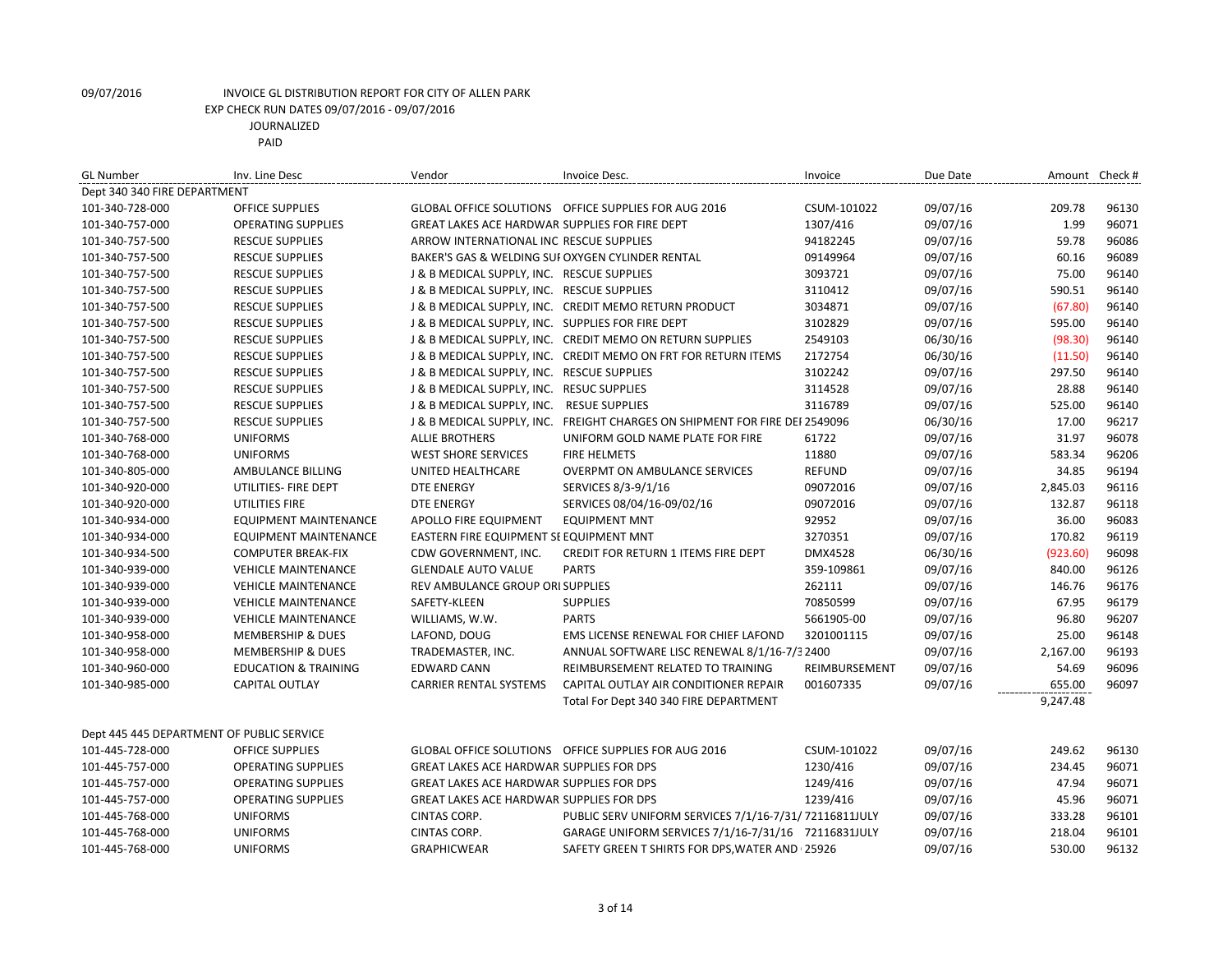| <b>GL Number</b>              | Inv. Line Desc              | Vendor                                         | Invoice Desc.                                               | Invoice       | Due Date | Amount Check # |       |
|-------------------------------|-----------------------------|------------------------------------------------|-------------------------------------------------------------|---------------|----------|----------------|-------|
| 101-445-920-000               | UTILITIES- CITY HALL        | <b>DTE ENERGY</b>                              | SERVICES 8/3-9/1/16                                         | 09072016      | 09/07/16 | 994.65         | 96116 |
| 101-445-926-000               | <b>STREET LIGHTING</b>      | <b>DTE ENERGY</b>                              | SERVICES 7/8-7/31/16                                        | 09072016      | 09/07/16 | 345.07         | 96117 |
| 101-445-931-000               | <b>BUILDING MAINTENANCE</b> |                                                | KENCO FIRE EQUIPMENT, INC ANNUAL INSPECTION OF ALL FIRE EXT | 160728-1      | 09/07/16 | 70.00          | 96143 |
| 101-445-939-000               | <b>VEHICLE MAINTENANCE</b>  | <b>BELLE TIRE DISTRIBUTORS</b>                 | SERVICES AND PARTS FOR DPS                                  | 28477158      | 09/07/16 | 88.00          | 96092 |
| 101-445-939-000               | <b>VEHICLE MAINTENANCE</b>  | <b>GLENDALE AUTO VALUE</b>                     | <b>PARTS</b>                                                | 359-109647    | 09/07/16 | 6.87           | 96126 |
| 101-445-939-000               | <b>VEHICLE MAINTENANCE</b>  | KIMBALL MIDWEST                                | <b>SUPPLIES</b>                                             | 5061879       | 09/07/16 | 53.08          | 96145 |
| 101-445-939-000               | <b>VEHICLE MAINTENANCE</b>  | <b>MICHIGAN CAT</b>                            | <b>PARTS</b>                                                | PD6589898     | 09/07/16 | 1,130.84       | 96156 |
| 101-445-939-000               | <b>VEHICLE MAINTENANCE</b>  | SAFETY-KLEEN                                   | <b>SUPPLIES</b>                                             | 70850599      | 09/07/16 | 67.99          | 96179 |
| 101-445-939-000               | <b>VEHICLE MAINTENANCE</b>  | <b>INTERSTATE BATTERY OF SE N SUPPLIES</b>     |                                                             | 90151108      | 06/30/16 | 256.92         | 96216 |
| 101-445-939-000               | <b>VEHICLE MAINTENANCE</b>  | <b>JORGENSEN FORD</b>                          | SERVICES ON FORD 450                                        | 51342         | 06/30/16 | 99.00          | 96218 |
| 101-445-939-000               | <b>VEHICLE MAINTENANCE</b>  | WINDER POLICE EQUIPMENT PARTS                  |                                                             | 20161545      | 06/30/16 | 166.09         | 96219 |
|                               |                             |                                                | Total For Dept 445 445 DEPARTMENT OF PUBLIC SERVICE         |               |          | 4,937.80       |       |
| Dept 707 707 PARKS & REC      |                             |                                                |                                                             |               |          |                |       |
| 101-707-728-000               | <b>OFFICE SUPPLIES</b>      |                                                | GLOBAL OFFICE SOLUTIONS OFFICE SUPPLIES FOR AUG 2016        | CSUM-101022   | 09/07/16 | 62.14          | 96130 |
| 101-707-783-000               | <b>PARK SUPPLIES</b>        | HOME DEPOT                                     | SUPPLIES PURCHASE VARIOUS DEPTS FOR JULY 6035322538803747   |               | 09/07/16 | 27.97          | 96138 |
| 101-707-784-000               | <b>PARK SERVICES</b>        | D & L GARDEN CENTER, INC. SUPPLIES PARKS & REC |                                                             | 87654         | 09/07/16 | 74.90          | 96109 |
| 101-707-784-000               | <b>PARK SERVICES</b>        |                                                | D & L GARDEN CENTER, INC. SUPPLIES FOR PARKS & REC          | 38553         | 09/07/16 | 74.90          | 96109 |
| 101-707-784-000               | <b>PARK SERVICES</b>        | <b>HOME DEPOT</b>                              | SUPPLIES PURCHASE VARIOUS DEPTS FOR JULY 6035322538803747   |               | 09/07/16 | 97.79          | 96138 |
| 101-707-784-000               | <b>PARK SERVICES</b>        | PICKLEBALL PADDLES PLUS                        | <b>SUPPLIES FOR PARKS &amp; REC</b>                         | 121259        | 09/07/16 | 60.95          | 96170 |
| 101-707-801-001               | <b>LAWN SERVICES</b>        | U S LAWNS OF LIVONIA                           | PARKS LAWN SERVICE AUG 2016                                 | 3432          | 09/07/16 | 2,731.50       | 96196 |
| 101-707-920-000               | UTILITIES CUNNINGHAM PARK   | <b>DTE ENERGY</b>                              | SERVICES 8/3-9/1/16                                         | 09072016      | 09/07/16 | 155.50         | 96116 |
| 101-707-920-000               | UTILITIES- CHAS BROWNS      | <b>DTE ENERGY</b>                              | SERVICES 08/04/16-09/02/16                                  | 09072016      | 09/07/16 | 32.52          | 96118 |
| 101-707-939-000               | <b>VEHICLE MAINTENANCE</b>  | <b>GLENDALE AUTO VALUE</b>                     | PARTS FOR 2009 CHEC ESPRESS 3500                            | 359-109243    | 09/07/16 | 215.67         | 96126 |
| 101-707-939-000               | <b>VEHICLE MAINTENANCE</b>  | <b>GLENDALE AUTO VALUE</b>                     | PARTS FOR 2008 CHEV EXPRESS                                 | 359-109260    | 09/07/16 | 54.00          | 96126 |
| 101-707-939-000               | <b>VEHICLE MAINTENANCE</b>  | <b>GLENDALE AUTO VALUE</b>                     | PARTS FOR 2009 CHEVY EXPRESS                                | 359-109259    | 09/07/16 | 40.58          | 96126 |
| 101-707-939-000               | <b>VEHICLE MAINTENANCE</b>  | <b>GLENDALE AUTO VALUE</b>                     | CREDIT ON PARTS FROM INV 109243                             | CM359-109261  | 09/07/16 | (25.60)        | 96126 |
| 101-707-939-000               | <b>VEHICLE MAINTENANCE</b>  | <b>GLENDALE AUTO VALUE</b>                     | PARTS FOR 2009 CHEVY EXPRESS                                | 359-109300    | 09/07/16 | 30.57          | 96126 |
| 101-707-939-000               | <b>VEHICLE MAINTENANCE</b>  | <b>GLENDALE AUTO VALUE</b>                     | <b>PARTS</b>                                                | 359-109640    | 09/07/16 | 137.25         | 96126 |
| 101-707-939-000               | <b>VEHICLE MAINTENANCE</b>  | SAFETY-KLEEN                                   | <b>SUPPLIES</b>                                             | 70850599      | 09/07/16 | 67.95          | 96179 |
| 101-707-962-000               | <b>MISCELLANEOUS</b>        | HAWKINS, PAT                                   | REIMBURSEMENT FOR AUG 2016 MILEAGE                          | REIMBURSEMENT | 09/07/16 | 112.32         | 96136 |
|                               |                             |                                                | Total For Dept 707 707 PARKS & REC                          |               |          | 3,950.91       |       |
| Dept 751 751 COMMUNITY CENTER |                             |                                                |                                                             |               |          |                |       |
| 101-751-757-000               | <b>OPERATING SUPPLIES</b>   | GORDON FOOD SERV.                              | FOOD SERVICE FOR PARK & REC                                 | 917045612     | 09/07/16 | 87.35          | 96131 |
| 101-751-757-000               | <b>OPERATING SUPPLIES</b>   | GORDON FOOD SERV.                              | <b>SUPPLIES FOR PARK &amp; REC</b>                          | 172110164     | 09/07/16 | 304.94         | 96131 |
| 101-751-757-000               | <b>OPERATING SUPPLIES</b>   | PEPSI COLA                                     | <b>SUPPLIES</b>                                             | 55005053      | 09/07/16 | 92.45          | 96166 |
| 101-751-757-000               | <b>OPERATING SUPPLIES</b>   | PEPSI COLA                                     | <b>SUPPLIES</b>                                             | 54739512      | 09/07/16 | 81.90          | 96166 |
| 101-751-757-000               | <b>OPERATING SUPPLIES</b>   | PEPSI COLA                                     | <b>SUPPLIES</b>                                             | 55005042      | 09/07/16 | 1,039.91       | 96166 |
| 101-751-757-000               | <b>OPERATING SUPPLIES</b>   | PROPANE SERVICES                               | FUEL FOR CIVIC ARENA                                        | U0094430      | 09/07/16 | 254.22         | 96173 |
| 101-751-757-000               | <b>OPERATING SUPPLIES</b>   | SYSCO DETROIT LLC                              | <b>SUPPLIES FOR PARKS &amp; REC</b>                         | 608162403     | 09/07/16 | 491.34         | 96186 |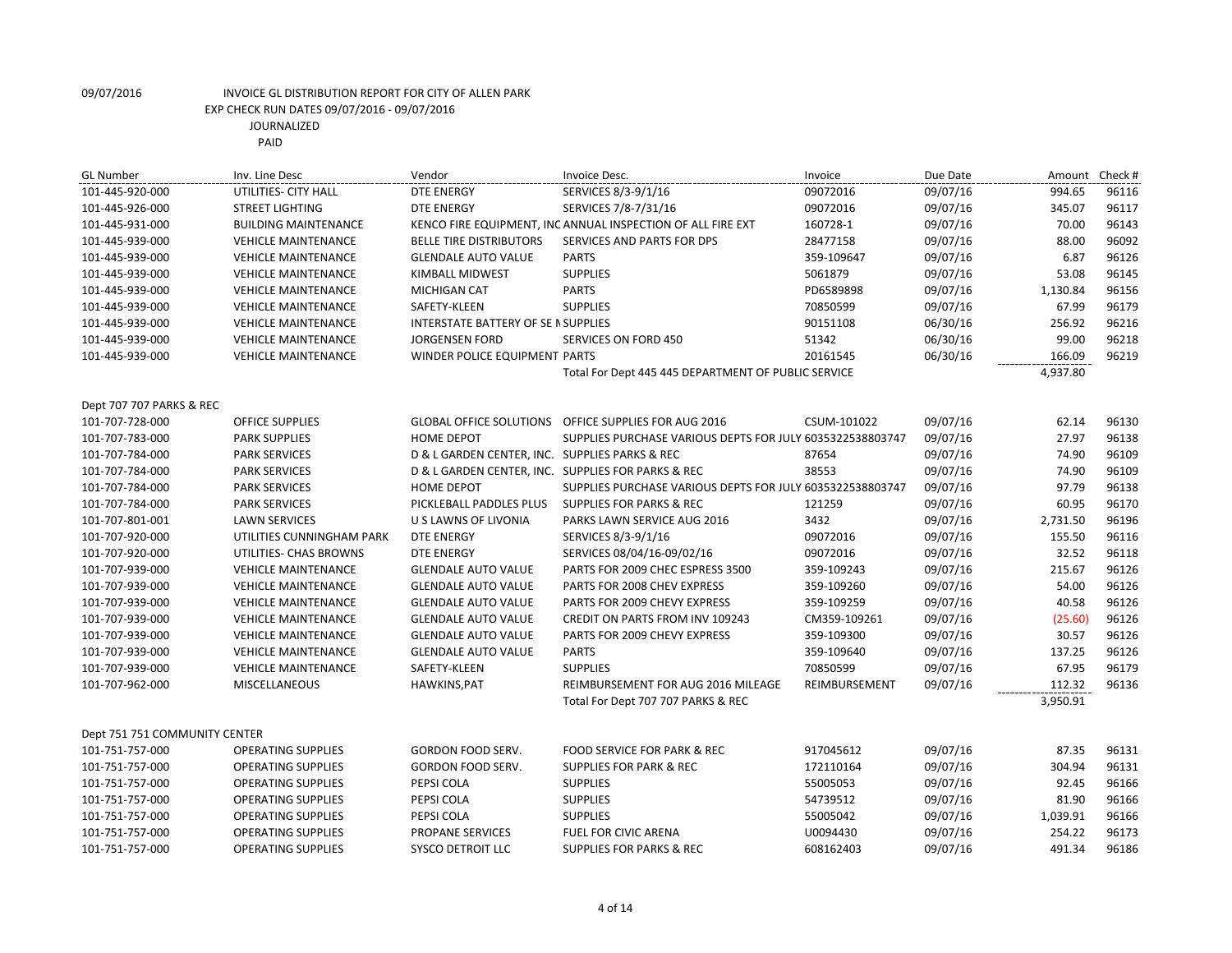| Vendor<br>Invoice Desc.<br>Due Date<br><b>GL Number</b><br>Inv. Line Desc<br>Invoice                                                     | Amount     | Check # |
|------------------------------------------------------------------------------------------------------------------------------------------|------------|---------|
| ALLEN PARK WATER/SEWER F WATER SERVICE COMM CTR 7/1-8/1/16<br>101-751-920-000<br>09/07/16<br><b>UTILITIES</b><br>401-WH158-00            | 646.94     | 96084   |
| 101-751-920-000<br>UTILITIES COMM CENTER<br><b>DTE ENERGY</b><br>SERVICES 7/8-7/31/16<br>09072016<br>09/07/16                            | 11,918.97  | 96117   |
| <b>BUILDING MAINTENANCE</b><br><b>GREAT LAKES ACE HARDWAR SUPPLIES</b><br>1220/416<br>09/07/16<br>101-751-931-000                        | 4.99       | 96071   |
| <b>GREAT LAKES ACE HARDWAR SUPPLIES</b><br>1266/416<br>09/07/16<br>101-751-931-000<br><b>BUILDING MAINTENANCE</b>                        | 12.98      | 96071   |
| 1272/416<br>09/07/16<br>101-751-931-000<br><b>BUILDING MAINTENANCE</b><br><b>GREAT LAKES ACE HARDWAR SUPPLIES</b>                        | 14.55      | 96071   |
| 1280/416<br>09/07/16<br>101-751-931-000<br><b>BUILDING MAINTENANCE</b><br><b>GREAT LAKES ACE HARDWAR SUPPLIES</b>                        | 23.88      | 96071   |
| <b>BUILDING MAINTENANCE</b><br><b>GREAT LAKES ACE HARDWAR SUPPLIES</b><br>1278/416<br>09/07/16<br>101-751-931-000                        | 15.20      | 96071   |
| 1284/416<br>09/07/16<br>101-751-931-000<br><b>BUILDING MAINTENANCE</b><br><b>GREAT LAKES ACE HARDWAR SUPPLIES</b>                        | 7.17       | 96071   |
| 09/07/16<br>101-751-931-000<br><b>GREAT LAKES ACE HARDWAR SUPPLIES</b><br>1285/416<br><b>BUILDING MAINTENANCE</b>                        | 7.17       | 96071   |
| <b>GREAT LAKES ACE HARDWAR SUPPLIES</b><br>1268/416<br>09/07/16<br>101-751-931-000<br><b>BUILDING MAINTENANCE</b>                        | 25.25      | 96071   |
| 101-751-931-000<br><b>BUILDING MAINTENANCE</b><br><b>GREAT LAKES ACE HARDWAR SUPPLIES</b><br>1269/416<br>09/07/16                        | (2.79)     | 96071   |
| <b>GREAT LAKES ACE HARDWAR SUPPLIES</b><br>1293/416<br>09/07/16<br>101-751-931-000<br><b>BUILDING MAINTENANCE</b>                        | 19.59      | 96071   |
| 1298/416<br>09/07/16<br>101-751-931-000<br><b>BUILDING MAINTENANCE</b><br><b>GREAT LAKES ACE HARDWAR SUPPLIES</b>                        | 36.49      | 96071   |
| 09/07/16<br>101-751-931-000<br><b>GREAT LAKES ACE HARDWAR SUPPLIES</b><br>1291/416<br><b>BUILDING MAINTENANCE</b>                        | 11.39      | 96071   |
| <b>GRAINGER</b><br>9192237833<br>09/07/16<br>101-751-931-000<br><b>BUILDING MAINTENANCE</b><br><b>SUPPLIES</b>                           | 49.16      | 96133   |
| HAWKINS, PAT<br>09/07/16<br><b>BUILDING MAINTENANCE</b><br>REIMBURSEMENT FOR TOOL BIT SET<br>REIMBURSEMENT<br>101-751-931-000            | 150.50     | 96136   |
| 101-751-931-000<br>NETWORK SERVICES COMP<br><b>SUPPLIES FOR PARK &amp; REC</b><br>6401421-00<br>09/07/16<br><b>BUILDING MAINTENANCE</b>  | 448.43     | 96161   |
| NETWORK SERVICES COMP<br><b>SUPPLIES FOR PARKS&amp;REC</b><br>09/07/16<br>101-751-931-000<br><b>BUILDING MAINTENANCE</b><br>6400630-00   | 255.19     | 96161   |
| 09/07/16<br>101-751-931-000<br><b>BUILDING MAINTENANCE</b><br>NETWORK SERVICES COMP<br><b>SUPPLIES FOR PARKS &amp; REC</b><br>6403505-00 | 383.55     | 96161   |
| 101-751-931-000<br><b>BUILDING MAINTENANCE</b><br><b>ORKIN</b><br>SERVICES AUG 2016<br>123614808<br>09/07/16                             | 70.00      | 96165   |
| Total For Dept 751 751 COMMUNITY CENTER                                                                                                  | 16,450.72  |         |
|                                                                                                                                          |            |         |
| Dept 864 864 RETIREE/ACTIVE HEALTHCARE                                                                                                   |            |         |
| 09/07/16<br>101-864-963-000<br>PROFESSIONAL SERVICES<br>LEWIS & ELLIS INC<br>ACTUARIAL SERVICES GASB 45 AS OF DEC 31,2( AP640100003      | 8,580.00   | 96149   |
| Total For Dept 864 864 RETIREE/ACTIVE HEALTHCARE                                                                                         | 8,580.00   |         |
|                                                                                                                                          |            |         |
| Total For Fund 101 GENERAL FUND                                                                                                          | 206,532.36 |         |
|                                                                                                                                          |            |         |
| Fund 202 MAJOR STREET FUND                                                                                                               |            |         |
| Dept 479 PRESERVATION - STREETS                                                                                                          |            |         |
| 202-479-801-205<br><b>PROF'L SERVICES -</b><br>C.E. RAINES COMPANY<br>JOB AP-23 ALLEN RD STRIPING RFQ<br>13750<br>09/07/16               | 3,078.00   | 96099   |
| 202-479-801-215<br><b>PROF'L SERVICES</b><br>T-N-T TREE SERVICE INC<br>09252<br>09/07/16<br>REMOVE AND CLEAN UP MAPLE TREE               | 3,400.00   | 96187   |
| <b>ENGINEERING</b><br>13746<br>09/07/16<br>202-479-820-000<br>C.E. RAINES COMPANY<br>JOB AP-11 2016 PAVING PROJ                          | 73,917.47  | 96099   |
| Total For Dept 479 PRESERVATION - STREETS                                                                                                | 80,395.47  |         |
|                                                                                                                                          |            |         |
| Total For Fund 202 MAJOR STREET FUND                                                                                                     | 80,395.47  |         |
| Fund 203 LOCAL STREET FUND                                                                                                               |            |         |
| Dept 479 PRESERVATION - STREETS                                                                                                          |            |         |
| 203-479-801-200<br>PROF'L SERVICES - CONSTRUCTION GV CEMENT CONTRACTING C PMT #7 PAVEMENT REPLACEMENT PROJ FOR JI JOB AP-11<br>09/07/16  | 212,602.40 | 96134   |
| 203-479-801-205<br>PROF'L SERVICES - PRESERVATION DOMINIC GAGLIO CONSTRUC 2016 CITY ST SEC PROG PMT #2 FY2015-16 AP- 11426<br>09/07/16   | 74,447.82  | 96115   |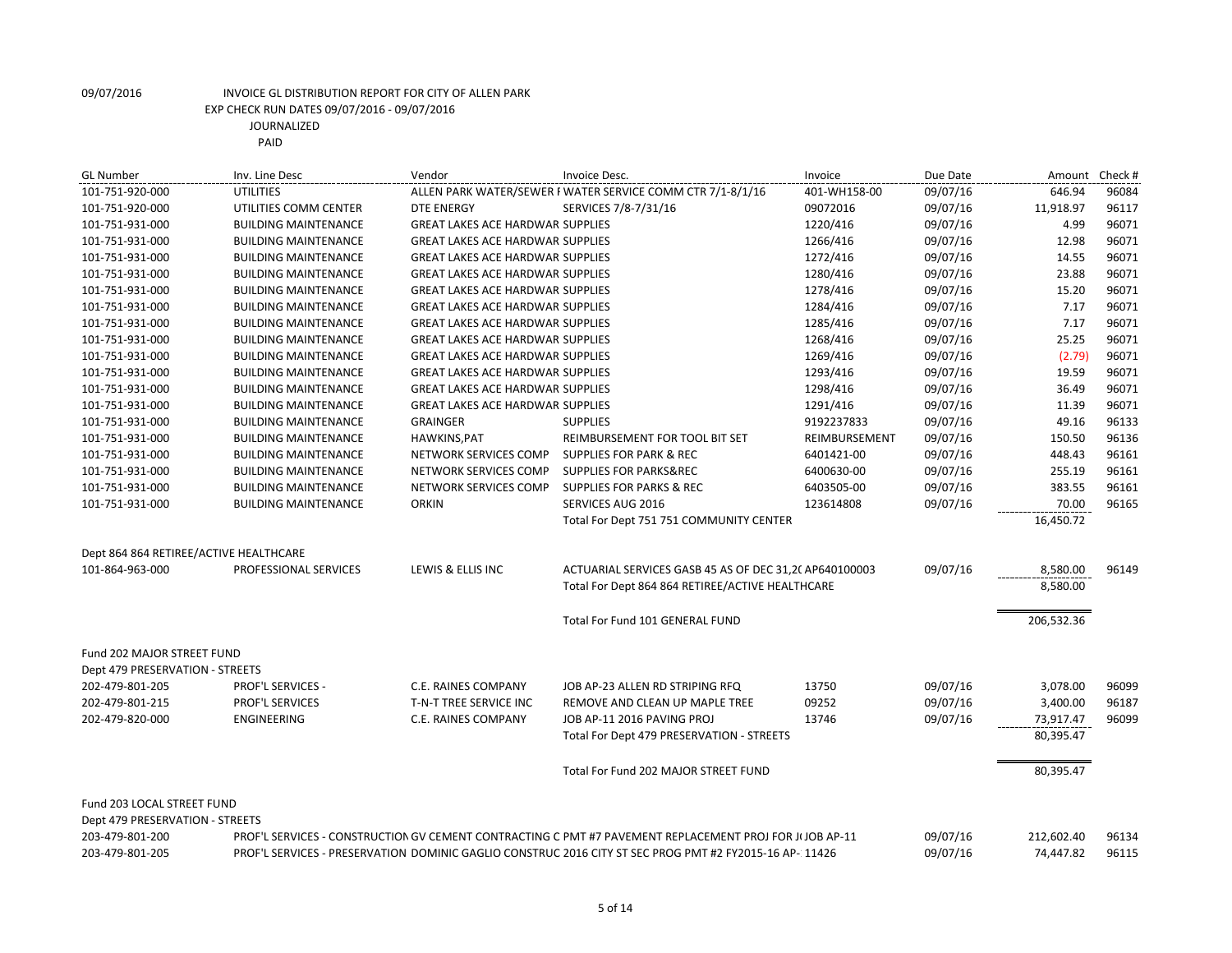| <b>GL Number</b>                              | Inv. Line Desc                            | Vendor                              | Invoice Desc.                                                                  | Invoice                | Due Date             | Amount Check #     |                |
|-----------------------------------------------|-------------------------------------------|-------------------------------------|--------------------------------------------------------------------------------|------------------------|----------------------|--------------------|----------------|
|                                               |                                           |                                     | Total For Dept 479 PRESERVATION - STREETS                                      |                        |                      | 287,050.22         |                |
|                                               |                                           |                                     | Total For Fund 203 LOCAL STREET FUND                                           |                        |                      | 287,050.22         |                |
|                                               |                                           |                                     |                                                                                |                        |                      |                    |                |
| Fund 226 RUBBISH FUND<br>Dept 450 450 RUBBISH |                                           |                                     |                                                                                |                        |                      |                    |                |
| 226-450-817-000                               | <b>WASTE DISPOSAL</b>                     |                                     | ADVANCED DISPOSAL SERVIC DISPOSAL SERVICES FOR SEPT 2016                       | V30001261832           | 09/07/16             | 129,554.33         | 96074          |
| 226-450-900-000                               | PRINTING & PUBLISHING                     | <b>FAST FLYERS</b>                  | 2016 REVISED RECYCLING CALENDARS FOR WA 13368                                  |                        | 09/07/16             | 742.50             | 96121          |
|                                               |                                           |                                     | Total For Dept 450 450 RUBBISH                                                 |                        |                      | 130,296.83         |                |
|                                               |                                           |                                     | Total For Fund 226 RUBBISH FUND                                                |                        |                      | 130,296.83         |                |
| Fund 249 BUILDING FUND                        |                                           |                                     |                                                                                |                        |                      |                    |                |
| Dept 000                                      |                                           |                                     |                                                                                |                        |                      |                    |                |
| 249-000-607-000                               | <b>FEES REVENUE</b>                       | ALOMARI, ALI                        | REFUND ON INSPECTION FOR 14617 WARWICK REFUND                                  |                        | 09/07/16             | 170.00             | 96081          |
| 249-000-607-000                               | FEES REVENUE \$200.00-15% =               | LACASSE, RONALD JR                  | REFUND ON INSPECTION 6565 PELHAM                                               | <b>REFUND</b>          | 09/07/16             | 170.00             | 96147          |
|                                               |                                           |                                     | Total For Dept 000                                                             |                        |                      | 340.00             |                |
| Dept 371 371 BUILDING DEPARTMENT              |                                           |                                     |                                                                                |                        |                      |                    |                |
| 249-371-853-000                               | TELEPHONE- ORDINANCE                      | <b>VERIZON WIRELESS</b>             | MONTHLY SERVICES CHARGES 7/11-8/10/16                                          | 9770123685             | 09/07/16             | 20.00              | 96197          |
| 249-371-939-000                               | <b>VEHICLE MAINTENANCE</b>                | <b>BELLE TIRE DISTRIBUTORS</b>      | <b>PARTS</b>                                                                   | 28447367               | 09/07/16             | 260.70             | 96092          |
| 249-371-946-000                               | <b>EQUIPMENT LEASE-BLDG DEPT</b>          |                                     | TOSHIBA FINANCIAL SERVICE! SERVICES FOR COPIER SERVICES 8/15-9/15/16 311415251 |                        | 09/07/16             | 420.36             | 96191          |
| 249-371-959-000                               | PLANNING & ZONING                         |                                     | GLOBAL OFFICE SOLUTIONS OFFICE SUPPLIES FOR AUG 2016                           | CSUM-101022            | 09/07/16             | 72.33              | 96130          |
|                                               |                                           |                                     | Total For Dept 371 371 BUILDING DEPARTMENT                                     |                        |                      | 773.39             |                |
|                                               |                                           |                                     | Total For Fund 249 BUILDING FUND                                               |                        |                      | 1,113.39           |                |
| Fund 250 DDA OPERATING                        |                                           |                                     |                                                                                |                        |                      |                    |                |
| Dept 000                                      |                                           |                                     |                                                                                |                        |                      |                    |                |
| 250-000-801-001                               | <b>LAWN SERVICES</b>                      | U S LAWNS OF LIVONIA                | MOWING 8/11/16 FOR DDA OFFICE                                                  | 3433                   | 09/07/16             | 115.00             | 96196          |
| 250-000-826-000<br>250-000-853-000            | <b>LEGAL SERVICES</b><br><b>TELEPHONE</b> | MILLER & MILLER, P.C.<br><b>WOW</b> | JULY 2016 LEGAL SERVICES<br>SERVICES FOR DDA OFFICE FOR AUG 2016               | A-8022016<br>014467854 | 09/07/16<br>09/07/16 | 1,250.00<br>165.80 | 96158<br>96211 |
| 250-000-931-000                               | <b>BUILDING MAINTENANCE</b>               | <b>HADDIX ELECTRIC</b>              | REPAIR FIGS ON PARK AND PHILOMENE                                              | 8201                   | 09/07/16             | 700.00             | 96135          |
| 250-000-931-000                               | <b>BUILDING MAINTENANCE</b>               | <b>HADDIX ELECTRIC</b>              | SERVICE CALL REPLACE BROKEN HIGH VOLTAGI 8181                                  |                        | 09/07/16             | 270.00             | 96135          |
| 250-000-931-000                               | <b>BUILDING MAINTENANCE</b>               | WISNIEWSKI, ANTONIA                 | DDA OFFICE CLEANING 8/7-8/21/16                                                | 463761                 | 09/07/16             | 60.00              | 96208          |
| 250-000-960-000                               | MARKETING/PROMOTIONS                      |                                     | BRENDEL'S SEPTIC TANK SER\ PORTABLE RENTAL 8/21-9/16/16                        | 122732                 | 09/07/16             | 105.00             | 96095          |
| 250-000-960-000                               | MARKETING/PROMOTIONS                      |                                     | WEST BEND MUTUAL INSURA LICENSE FOR SALE OF BEER, WINE MICH FESTIV. 2330542    |                        | 09/07/16             | 50.00              | 96204          |
| 250-000-962-000                               | <b>MISCELLANEOUS</b>                      | <b>AKT PEERLESS</b>                 | SUPPLMENTAL PHASE 11 ESA                                                       | 43883                  | 09/07/16             | 3,644.96           | 96076          |
|                                               |                                           |                                     | Total For Dept 000                                                             |                        |                      | 6,360.76           |                |
|                                               |                                           |                                     | Total For Fund 250 DDA OPERATING                                               |                        |                      | 6,360.76           |                |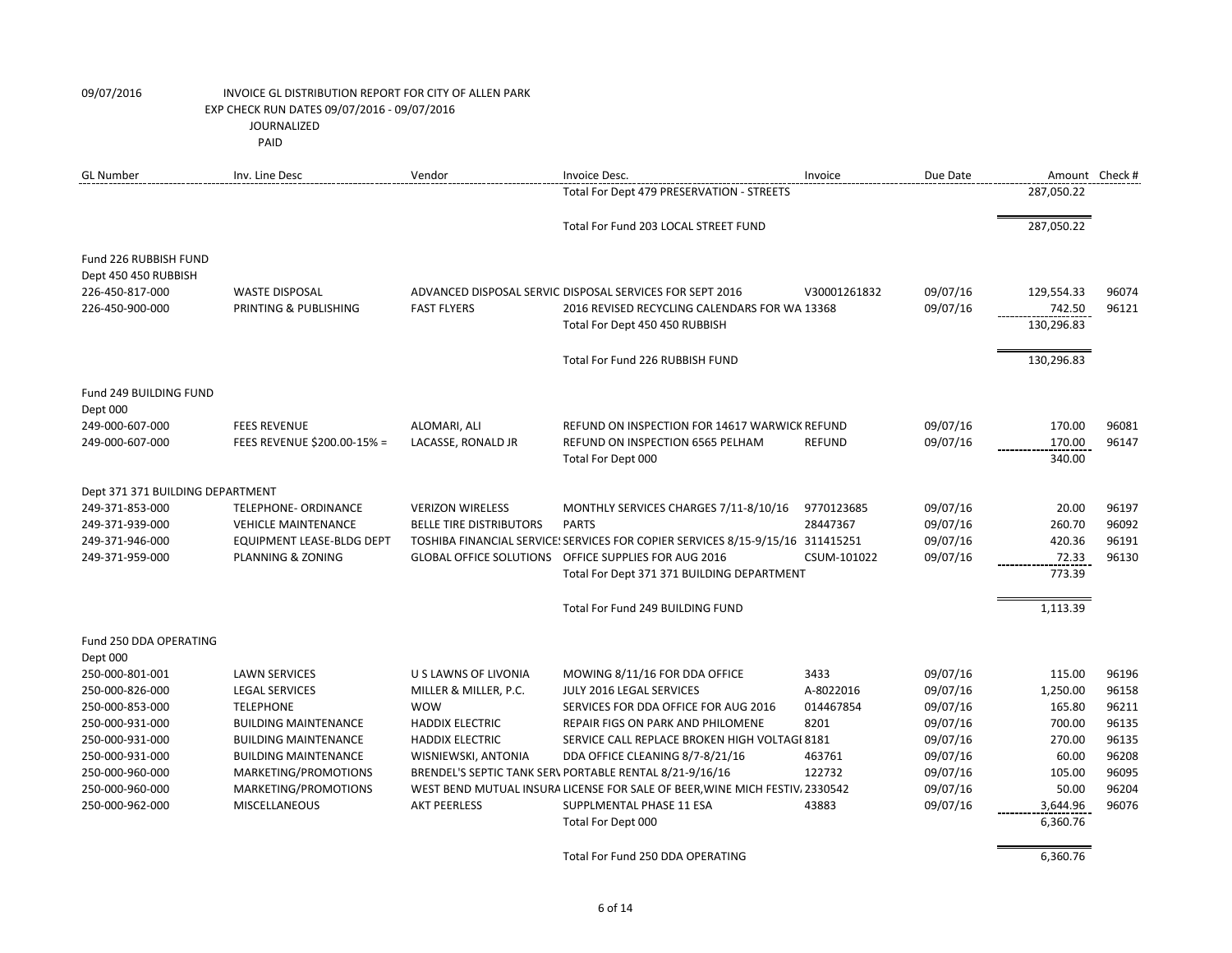| Fund 265 DRUG FORFEITURE - FEDERAL<br>Dept 000<br>265-000-939-000<br>1299/416<br>09/07/16<br>6.99<br>96071<br><b>VEHICLE MAINTENANCE</b><br><b>GREAT LAKES ACE HARDWAR SUPPLIES FOR DPS</b><br>1260/415<br>09/07/16<br>8.76<br>96071<br>265-000-939-000<br><b>VEHICLE MAINTENANCE</b><br><b>GREAT LAKES ACE HARDWAR SUPPLIES FOR DPS</b><br>09/07/16<br>96126<br>265-000-939-000<br><b>VEHICLE MAINTENANCE</b><br><b>GLENDALE AUTO VALUE</b><br><b>PARTS</b><br>359-109809+<br>70.46<br>09/07/16<br>96126<br>265-000-939-000<br><b>VEHICLE MAINTENANCE</b><br><b>GLENDALE AUTO VALUE</b><br>PARTS FOR 2011 CROWN VICTORIA<br>359-109386<br>213.92<br>96133<br><b>VEHICLE MAINTENANCE</b><br><b>GRAINGER</b><br><b>PARTS</b><br>9181377004<br>09/07/16<br>124.07<br>265-000-939-000<br>96179<br>265-000-939-000<br><b>VEHICLE MAINTENANCE</b><br>SAFETY-KLEEN<br><b>SUPPLIES</b><br>70850599<br>09/07/16<br>67.95<br>28973<br>09/07/16<br>1,443.10<br>96111<br>265-000-945-000<br>NON-CAPITALIZED EQUIPMENT<br>DATANET SYSTEMS<br><b>RELOCATION OF WIRELESS ANTENNAS</b><br>28972<br>09/07/16<br>989.96<br>96111<br>265-000-945-000<br>NON-CAPITALIZED EQUIPMENT<br>DATANET SYSTEMS<br>REPLACE WIRELESS ANTENNA<br>2,925.21<br>Total For Dept 000<br>Total For Fund 265 DRUG FORFEITURE - FEDERAL<br>2,925.21<br>Fund 266 DRUG FORFEITURE - STATE<br>Dept 000<br>09/07/16<br>266-000-964-000<br><b>FORFEITURE RETURNS</b><br>WAYNE COUNTY - ACCTS. RECFORTEITURE RETURN FILING FEES<br>286140<br>300.00<br>96203<br>300.00<br>Total For Dept 000<br>Total For Fund 266 DRUG FORFEITURE - STATE<br>300.00<br>Fund 271 LIBRARY<br>Dept 000<br>271-000-728-000<br><b>OFFICE SUPPLIES</b><br>142996<br>09/07/16<br>1,021.00<br>96091<br>PLAYCORE WISCONSIN, INC. PLANTERS FOR LIBRARY<br>5939649<br>09/07/16<br>325.28<br>96112<br>271-000-728-000<br><b>OFFICE SUPPLIES</b><br>DEMCO, INC.<br>MISC SUPPLIES FOR LIBRARY<br>09/07/16<br>258.88<br>96130<br>271-000-728-000<br><b>OFFICE SUPPLIES</b><br><b>GLOBAL OFFICE SOLUTIONS</b><br>OFFICE SUPPLIES FOR AUG 2016<br>CSUM-101022<br>403091<br>09/07/16<br>267.78<br>96152<br>271-000-728-000<br><b>OFFICE SUPPLIES</b><br>LOWER HURON SUPPLY CO.<br>SUPPLIES FOR THE LIBRARY<br>96154<br>271-000-728-000<br><b>OFFICE SUPPLIES</b><br>REIMBURSEMENT<br>09/07/16<br>555.17<br>MCKIBBEN, NANCY<br>REIMBURSEMENT FOR LIBRARY MATERIALS<br>96160<br>271-000-728-000<br><b>OFFICE SUPPLIES</b><br>COLORAMA DELUXE PEN & SYLUS<br>108817680<br>09/07/16<br>636.90<br>NATIONAL PEN CORP.<br>09/07/16<br>312.40<br>96160<br>271-000-728-000<br><b>OFFICE SUPPLIES</b><br>NATIONAL PEN CORP.<br>MAGNETIC CALENDARS FOR LIBRARY<br>108811941<br>96164<br>09/07/16<br>99.94<br>271-000-728-000<br><b>OFFICE SUPPLIES</b><br>ORIENTAL TRADING CO.<br><b>SUPPLIES FOR LIBRARY</b><br>678794952-01<br>09/07/16<br>18.09<br>96168<br>271-000-728-000<br><b>OFFICE SUPPLIES</b><br>PETTY CASH - LIBRARY<br>PETTY CASH FOR LIBRARY<br><b>REPLENISH</b> | <b>GL Number</b> | Inv. Line Desc | Vendor | Invoice Desc. | Invoice | Due Date | Amount Check# |
|---------------------------------------------------------------------------------------------------------------------------------------------------------------------------------------------------------------------------------------------------------------------------------------------------------------------------------------------------------------------------------------------------------------------------------------------------------------------------------------------------------------------------------------------------------------------------------------------------------------------------------------------------------------------------------------------------------------------------------------------------------------------------------------------------------------------------------------------------------------------------------------------------------------------------------------------------------------------------------------------------------------------------------------------------------------------------------------------------------------------------------------------------------------------------------------------------------------------------------------------------------------------------------------------------------------------------------------------------------------------------------------------------------------------------------------------------------------------------------------------------------------------------------------------------------------------------------------------------------------------------------------------------------------------------------------------------------------------------------------------------------------------------------------------------------------------------------------------------------------------------------------------------------------------------------------------------------------------------------------------------------------------------------------------------------------------------------------------------------------------------------------------------------------------------------------------------------------------------------------------------------------------------------------------------------------------------------------------------------------------------------------------------------------------------------------------------------------------------------------------------------------------------------------------------------------------------------------------------------------------------------------------------------------------------------------------------------------------------------------------------------------------------------------------------------------------------------------------------------------------------------------------------------------------------------------------------------------------------------------|------------------|----------------|--------|---------------|---------|----------|---------------|
|                                                                                                                                                                                                                                                                                                                                                                                                                                                                                                                                                                                                                                                                                                                                                                                                                                                                                                                                                                                                                                                                                                                                                                                                                                                                                                                                                                                                                                                                                                                                                                                                                                                                                                                                                                                                                                                                                                                                                                                                                                                                                                                                                                                                                                                                                                                                                                                                                                                                                                                                                                                                                                                                                                                                                                                                                                                                                                                                                                                       |                  |                |        |               |         |          |               |
|                                                                                                                                                                                                                                                                                                                                                                                                                                                                                                                                                                                                                                                                                                                                                                                                                                                                                                                                                                                                                                                                                                                                                                                                                                                                                                                                                                                                                                                                                                                                                                                                                                                                                                                                                                                                                                                                                                                                                                                                                                                                                                                                                                                                                                                                                                                                                                                                                                                                                                                                                                                                                                                                                                                                                                                                                                                                                                                                                                                       |                  |                |        |               |         |          |               |
|                                                                                                                                                                                                                                                                                                                                                                                                                                                                                                                                                                                                                                                                                                                                                                                                                                                                                                                                                                                                                                                                                                                                                                                                                                                                                                                                                                                                                                                                                                                                                                                                                                                                                                                                                                                                                                                                                                                                                                                                                                                                                                                                                                                                                                                                                                                                                                                                                                                                                                                                                                                                                                                                                                                                                                                                                                                                                                                                                                                       |                  |                |        |               |         |          |               |
|                                                                                                                                                                                                                                                                                                                                                                                                                                                                                                                                                                                                                                                                                                                                                                                                                                                                                                                                                                                                                                                                                                                                                                                                                                                                                                                                                                                                                                                                                                                                                                                                                                                                                                                                                                                                                                                                                                                                                                                                                                                                                                                                                                                                                                                                                                                                                                                                                                                                                                                                                                                                                                                                                                                                                                                                                                                                                                                                                                                       |                  |                |        |               |         |          |               |
|                                                                                                                                                                                                                                                                                                                                                                                                                                                                                                                                                                                                                                                                                                                                                                                                                                                                                                                                                                                                                                                                                                                                                                                                                                                                                                                                                                                                                                                                                                                                                                                                                                                                                                                                                                                                                                                                                                                                                                                                                                                                                                                                                                                                                                                                                                                                                                                                                                                                                                                                                                                                                                                                                                                                                                                                                                                                                                                                                                                       |                  |                |        |               |         |          |               |
|                                                                                                                                                                                                                                                                                                                                                                                                                                                                                                                                                                                                                                                                                                                                                                                                                                                                                                                                                                                                                                                                                                                                                                                                                                                                                                                                                                                                                                                                                                                                                                                                                                                                                                                                                                                                                                                                                                                                                                                                                                                                                                                                                                                                                                                                                                                                                                                                                                                                                                                                                                                                                                                                                                                                                                                                                                                                                                                                                                                       |                  |                |        |               |         |          |               |
|                                                                                                                                                                                                                                                                                                                                                                                                                                                                                                                                                                                                                                                                                                                                                                                                                                                                                                                                                                                                                                                                                                                                                                                                                                                                                                                                                                                                                                                                                                                                                                                                                                                                                                                                                                                                                                                                                                                                                                                                                                                                                                                                                                                                                                                                                                                                                                                                                                                                                                                                                                                                                                                                                                                                                                                                                                                                                                                                                                                       |                  |                |        |               |         |          |               |
|                                                                                                                                                                                                                                                                                                                                                                                                                                                                                                                                                                                                                                                                                                                                                                                                                                                                                                                                                                                                                                                                                                                                                                                                                                                                                                                                                                                                                                                                                                                                                                                                                                                                                                                                                                                                                                                                                                                                                                                                                                                                                                                                                                                                                                                                                                                                                                                                                                                                                                                                                                                                                                                                                                                                                                                                                                                                                                                                                                                       |                  |                |        |               |         |          |               |
|                                                                                                                                                                                                                                                                                                                                                                                                                                                                                                                                                                                                                                                                                                                                                                                                                                                                                                                                                                                                                                                                                                                                                                                                                                                                                                                                                                                                                                                                                                                                                                                                                                                                                                                                                                                                                                                                                                                                                                                                                                                                                                                                                                                                                                                                                                                                                                                                                                                                                                                                                                                                                                                                                                                                                                                                                                                                                                                                                                                       |                  |                |        |               |         |          |               |
|                                                                                                                                                                                                                                                                                                                                                                                                                                                                                                                                                                                                                                                                                                                                                                                                                                                                                                                                                                                                                                                                                                                                                                                                                                                                                                                                                                                                                                                                                                                                                                                                                                                                                                                                                                                                                                                                                                                                                                                                                                                                                                                                                                                                                                                                                                                                                                                                                                                                                                                                                                                                                                                                                                                                                                                                                                                                                                                                                                                       |                  |                |        |               |         |          |               |
|                                                                                                                                                                                                                                                                                                                                                                                                                                                                                                                                                                                                                                                                                                                                                                                                                                                                                                                                                                                                                                                                                                                                                                                                                                                                                                                                                                                                                                                                                                                                                                                                                                                                                                                                                                                                                                                                                                                                                                                                                                                                                                                                                                                                                                                                                                                                                                                                                                                                                                                                                                                                                                                                                                                                                                                                                                                                                                                                                                                       |                  |                |        |               |         |          |               |
|                                                                                                                                                                                                                                                                                                                                                                                                                                                                                                                                                                                                                                                                                                                                                                                                                                                                                                                                                                                                                                                                                                                                                                                                                                                                                                                                                                                                                                                                                                                                                                                                                                                                                                                                                                                                                                                                                                                                                                                                                                                                                                                                                                                                                                                                                                                                                                                                                                                                                                                                                                                                                                                                                                                                                                                                                                                                                                                                                                                       |                  |                |        |               |         |          |               |
|                                                                                                                                                                                                                                                                                                                                                                                                                                                                                                                                                                                                                                                                                                                                                                                                                                                                                                                                                                                                                                                                                                                                                                                                                                                                                                                                                                                                                                                                                                                                                                                                                                                                                                                                                                                                                                                                                                                                                                                                                                                                                                                                                                                                                                                                                                                                                                                                                                                                                                                                                                                                                                                                                                                                                                                                                                                                                                                                                                                       |                  |                |        |               |         |          |               |
|                                                                                                                                                                                                                                                                                                                                                                                                                                                                                                                                                                                                                                                                                                                                                                                                                                                                                                                                                                                                                                                                                                                                                                                                                                                                                                                                                                                                                                                                                                                                                                                                                                                                                                                                                                                                                                                                                                                                                                                                                                                                                                                                                                                                                                                                                                                                                                                                                                                                                                                                                                                                                                                                                                                                                                                                                                                                                                                                                                                       |                  |                |        |               |         |          |               |
|                                                                                                                                                                                                                                                                                                                                                                                                                                                                                                                                                                                                                                                                                                                                                                                                                                                                                                                                                                                                                                                                                                                                                                                                                                                                                                                                                                                                                                                                                                                                                                                                                                                                                                                                                                                                                                                                                                                                                                                                                                                                                                                                                                                                                                                                                                                                                                                                                                                                                                                                                                                                                                                                                                                                                                                                                                                                                                                                                                                       |                  |                |        |               |         |          |               |
|                                                                                                                                                                                                                                                                                                                                                                                                                                                                                                                                                                                                                                                                                                                                                                                                                                                                                                                                                                                                                                                                                                                                                                                                                                                                                                                                                                                                                                                                                                                                                                                                                                                                                                                                                                                                                                                                                                                                                                                                                                                                                                                                                                                                                                                                                                                                                                                                                                                                                                                                                                                                                                                                                                                                                                                                                                                                                                                                                                                       |                  |                |        |               |         |          |               |
|                                                                                                                                                                                                                                                                                                                                                                                                                                                                                                                                                                                                                                                                                                                                                                                                                                                                                                                                                                                                                                                                                                                                                                                                                                                                                                                                                                                                                                                                                                                                                                                                                                                                                                                                                                                                                                                                                                                                                                                                                                                                                                                                                                                                                                                                                                                                                                                                                                                                                                                                                                                                                                                                                                                                                                                                                                                                                                                                                                                       |                  |                |        |               |         |          |               |
|                                                                                                                                                                                                                                                                                                                                                                                                                                                                                                                                                                                                                                                                                                                                                                                                                                                                                                                                                                                                                                                                                                                                                                                                                                                                                                                                                                                                                                                                                                                                                                                                                                                                                                                                                                                                                                                                                                                                                                                                                                                                                                                                                                                                                                                                                                                                                                                                                                                                                                                                                                                                                                                                                                                                                                                                                                                                                                                                                                                       |                  |                |        |               |         |          |               |
|                                                                                                                                                                                                                                                                                                                                                                                                                                                                                                                                                                                                                                                                                                                                                                                                                                                                                                                                                                                                                                                                                                                                                                                                                                                                                                                                                                                                                                                                                                                                                                                                                                                                                                                                                                                                                                                                                                                                                                                                                                                                                                                                                                                                                                                                                                                                                                                                                                                                                                                                                                                                                                                                                                                                                                                                                                                                                                                                                                                       |                  |                |        |               |         |          |               |
|                                                                                                                                                                                                                                                                                                                                                                                                                                                                                                                                                                                                                                                                                                                                                                                                                                                                                                                                                                                                                                                                                                                                                                                                                                                                                                                                                                                                                                                                                                                                                                                                                                                                                                                                                                                                                                                                                                                                                                                                                                                                                                                                                                                                                                                                                                                                                                                                                                                                                                                                                                                                                                                                                                                                                                                                                                                                                                                                                                                       |                  |                |        |               |         |          |               |
|                                                                                                                                                                                                                                                                                                                                                                                                                                                                                                                                                                                                                                                                                                                                                                                                                                                                                                                                                                                                                                                                                                                                                                                                                                                                                                                                                                                                                                                                                                                                                                                                                                                                                                                                                                                                                                                                                                                                                                                                                                                                                                                                                                                                                                                                                                                                                                                                                                                                                                                                                                                                                                                                                                                                                                                                                                                                                                                                                                                       |                  |                |        |               |         |          |               |
|                                                                                                                                                                                                                                                                                                                                                                                                                                                                                                                                                                                                                                                                                                                                                                                                                                                                                                                                                                                                                                                                                                                                                                                                                                                                                                                                                                                                                                                                                                                                                                                                                                                                                                                                                                                                                                                                                                                                                                                                                                                                                                                                                                                                                                                                                                                                                                                                                                                                                                                                                                                                                                                                                                                                                                                                                                                                                                                                                                                       |                  |                |        |               |         |          |               |
|                                                                                                                                                                                                                                                                                                                                                                                                                                                                                                                                                                                                                                                                                                                                                                                                                                                                                                                                                                                                                                                                                                                                                                                                                                                                                                                                                                                                                                                                                                                                                                                                                                                                                                                                                                                                                                                                                                                                                                                                                                                                                                                                                                                                                                                                                                                                                                                                                                                                                                                                                                                                                                                                                                                                                                                                                                                                                                                                                                                       |                  |                |        |               |         |          |               |
|                                                                                                                                                                                                                                                                                                                                                                                                                                                                                                                                                                                                                                                                                                                                                                                                                                                                                                                                                                                                                                                                                                                                                                                                                                                                                                                                                                                                                                                                                                                                                                                                                                                                                                                                                                                                                                                                                                                                                                                                                                                                                                                                                                                                                                                                                                                                                                                                                                                                                                                                                                                                                                                                                                                                                                                                                                                                                                                                                                                       |                  |                |        |               |         |          |               |
|                                                                                                                                                                                                                                                                                                                                                                                                                                                                                                                                                                                                                                                                                                                                                                                                                                                                                                                                                                                                                                                                                                                                                                                                                                                                                                                                                                                                                                                                                                                                                                                                                                                                                                                                                                                                                                                                                                                                                                                                                                                                                                                                                                                                                                                                                                                                                                                                                                                                                                                                                                                                                                                                                                                                                                                                                                                                                                                                                                                       |                  |                |        |               |         |          |               |
|                                                                                                                                                                                                                                                                                                                                                                                                                                                                                                                                                                                                                                                                                                                                                                                                                                                                                                                                                                                                                                                                                                                                                                                                                                                                                                                                                                                                                                                                                                                                                                                                                                                                                                                                                                                                                                                                                                                                                                                                                                                                                                                                                                                                                                                                                                                                                                                                                                                                                                                                                                                                                                                                                                                                                                                                                                                                                                                                                                                       |                  |                |        |               |         |          |               |
|                                                                                                                                                                                                                                                                                                                                                                                                                                                                                                                                                                                                                                                                                                                                                                                                                                                                                                                                                                                                                                                                                                                                                                                                                                                                                                                                                                                                                                                                                                                                                                                                                                                                                                                                                                                                                                                                                                                                                                                                                                                                                                                                                                                                                                                                                                                                                                                                                                                                                                                                                                                                                                                                                                                                                                                                                                                                                                                                                                                       |                  |                |        |               |         |          |               |
|                                                                                                                                                                                                                                                                                                                                                                                                                                                                                                                                                                                                                                                                                                                                                                                                                                                                                                                                                                                                                                                                                                                                                                                                                                                                                                                                                                                                                                                                                                                                                                                                                                                                                                                                                                                                                                                                                                                                                                                                                                                                                                                                                                                                                                                                                                                                                                                                                                                                                                                                                                                                                                                                                                                                                                                                                                                                                                                                                                                       |                  |                |        |               |         |          |               |
|                                                                                                                                                                                                                                                                                                                                                                                                                                                                                                                                                                                                                                                                                                                                                                                                                                                                                                                                                                                                                                                                                                                                                                                                                                                                                                                                                                                                                                                                                                                                                                                                                                                                                                                                                                                                                                                                                                                                                                                                                                                                                                                                                                                                                                                                                                                                                                                                                                                                                                                                                                                                                                                                                                                                                                                                                                                                                                                                                                                       |                  |                |        |               |         |          |               |
|                                                                                                                                                                                                                                                                                                                                                                                                                                                                                                                                                                                                                                                                                                                                                                                                                                                                                                                                                                                                                                                                                                                                                                                                                                                                                                                                                                                                                                                                                                                                                                                                                                                                                                                                                                                                                                                                                                                                                                                                                                                                                                                                                                                                                                                                                                                                                                                                                                                                                                                                                                                                                                                                                                                                                                                                                                                                                                                                                                                       |                  |                |        |               |         |          |               |
| 96215<br>271-000-728-000<br><b>OFFICE SUPPLIES</b><br>109659568<br>06/30/16<br>235.39<br><b>GLOBAL EQUIPMENT COMPA PEDESTRIAN BARRIER FOR LIBRARY</b>                                                                                                                                                                                                                                                                                                                                                                                                                                                                                                                                                                                                                                                                                                                                                                                                                                                                                                                                                                                                                                                                                                                                                                                                                                                                                                                                                                                                                                                                                                                                                                                                                                                                                                                                                                                                                                                                                                                                                                                                                                                                                                                                                                                                                                                                                                                                                                                                                                                                                                                                                                                                                                                                                                                                                                                                                                 |                  |                |        |               |         |          |               |
| <b>RUDOLPH SHOW</b><br>09/07/16<br>100.00<br>96069<br>271-000-757-000<br><b>OPERATING SUPPLIES</b><br>ABSOLUTELY BAFFLING MAGI DEP FOR RUDOLPH MAJIC SHOW 12/17/16                                                                                                                                                                                                                                                                                                                                                                                                                                                                                                                                                                                                                                                                                                                                                                                                                                                                                                                                                                                                                                                                                                                                                                                                                                                                                                                                                                                                                                                                                                                                                                                                                                                                                                                                                                                                                                                                                                                                                                                                                                                                                                                                                                                                                                                                                                                                                                                                                                                                                                                                                                                                                                                                                                                                                                                                                    |                  |                |        |               |         |          |               |
| PETTY CASH - LIBRARY<br>09/07/16<br>80.56<br>96168<br>271-000-757-000<br><b>OPERATING SUPPLIES</b><br>PETTY CASH FOR LIBRARY<br><b>REPLENISH</b>                                                                                                                                                                                                                                                                                                                                                                                                                                                                                                                                                                                                                                                                                                                                                                                                                                                                                                                                                                                                                                                                                                                                                                                                                                                                                                                                                                                                                                                                                                                                                                                                                                                                                                                                                                                                                                                                                                                                                                                                                                                                                                                                                                                                                                                                                                                                                                                                                                                                                                                                                                                                                                                                                                                                                                                                                                      |                  |                |        |               |         |          |               |
| 09/07/16<br>126.25<br>96185<br>271-000-757-000<br><b>OPERATING SUPPLIES</b><br>SWINEHART, BRANDI<br>REIMBURSEMENT FOR SUPPLIES FOR LIBRARY REIBURSEMET                                                                                                                                                                                                                                                                                                                                                                                                                                                                                                                                                                                                                                                                                                                                                                                                                                                                                                                                                                                                                                                                                                                                                                                                                                                                                                                                                                                                                                                                                                                                                                                                                                                                                                                                                                                                                                                                                                                                                                                                                                                                                                                                                                                                                                                                                                                                                                                                                                                                                                                                                                                                                                                                                                                                                                                                                                |                  |                |        |               |         |          |               |
| <b>MATERIALS</b><br>34299<br>09/07/16<br>179.87<br>96085<br>271-000-828-000<br>STEINWAY INC<br><b>CDS FOR LIBRARY</b>                                                                                                                                                                                                                                                                                                                                                                                                                                                                                                                                                                                                                                                                                                                                                                                                                                                                                                                                                                                                                                                                                                                                                                                                                                                                                                                                                                                                                                                                                                                                                                                                                                                                                                                                                                                                                                                                                                                                                                                                                                                                                                                                                                                                                                                                                                                                                                                                                                                                                                                                                                                                                                                                                                                                                                                                                                                                 |                  |                |        |               |         |          |               |
| 103.92<br>96088<br>271-000-828-000<br><b>MATERIALS</b><br><b>BAKER &amp; TAYLOR</b><br><b>MATERIALS FOR LIBRARY</b><br>2032242241<br>09/07/16                                                                                                                                                                                                                                                                                                                                                                                                                                                                                                                                                                                                                                                                                                                                                                                                                                                                                                                                                                                                                                                                                                                                                                                                                                                                                                                                                                                                                                                                                                                                                                                                                                                                                                                                                                                                                                                                                                                                                                                                                                                                                                                                                                                                                                                                                                                                                                                                                                                                                                                                                                                                                                                                                                                                                                                                                                         |                  |                |        |               |         |          |               |
| 60.37<br>96088<br>271-000-828-000<br><b>MATERIALS</b><br><b>BAKER &amp; TAYLOR</b><br>2032214899<br>09/07/16<br><b>MATERIALS FOR LIBRARY</b>                                                                                                                                                                                                                                                                                                                                                                                                                                                                                                                                                                                                                                                                                                                                                                                                                                                                                                                                                                                                                                                                                                                                                                                                                                                                                                                                                                                                                                                                                                                                                                                                                                                                                                                                                                                                                                                                                                                                                                                                                                                                                                                                                                                                                                                                                                                                                                                                                                                                                                                                                                                                                                                                                                                                                                                                                                          |                  |                |        |               |         |          |               |
| 09/07/16<br>352.00<br>96093<br>271-000-828-000<br><b>MATERIALS</b><br><b>AUDIOBOOKS FOR LIBRARY</b><br>5503<br>BESTSELLERS AUDIO, LLC                                                                                                                                                                                                                                                                                                                                                                                                                                                                                                                                                                                                                                                                                                                                                                                                                                                                                                                                                                                                                                                                                                                                                                                                                                                                                                                                                                                                                                                                                                                                                                                                                                                                                                                                                                                                                                                                                                                                                                                                                                                                                                                                                                                                                                                                                                                                                                                                                                                                                                                                                                                                                                                                                                                                                                                                                                                 |                  |                |        |               |         |          |               |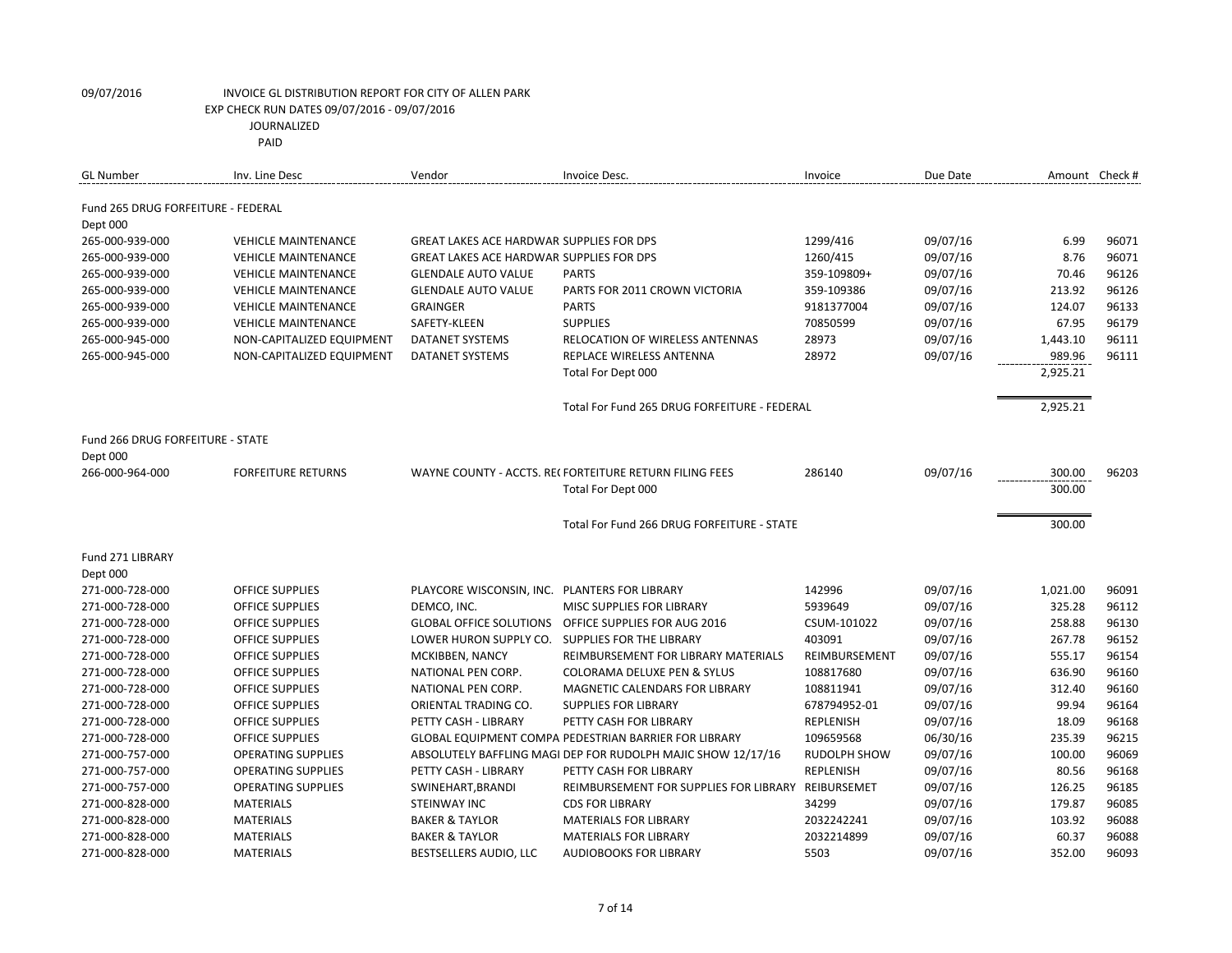| <b>GL Number</b>       | Inv. Line Desc                     | Vendor                                   | Invoice Desc.                                                                 | Invoice              | Due Date | Amount     | Check # |
|------------------------|------------------------------------|------------------------------------------|-------------------------------------------------------------------------------|----------------------|----------|------------|---------|
| 271-000-828-000        | <b>MATERIALS</b>                   | BESTSELLERS AUDIO, LLC                   | <b>AUDIOBOOK FOR LIBRARY</b>                                                  | 5483                 | 09/07/16 | 390.00     | 96093   |
| 271-000-828-000        | <b>MATERIALS</b>                   | <b>BLACKSTONE AUDIO, INC</b>             | <b>AUDIOBOOKS FOR LIBRARY</b>                                                 | 852360               | 09/07/16 | 23.99      | 96094   |
| 271-000-828-000        | <b>MATERIALS</b>                   | MCKIBBEN, NANCY                          | REIMBURSEMENT FOR LIBRARY MATERIALS                                           | REIMBURSEMENT        | 09/07/16 | 270.03     | 96154   |
| 271-000-828-000        | <b>MATERIALS</b>                   | THE LIBRARY NETWORK                      | ANNAUL OVERDRIVE CHARGES 8/1-16-7/31/17 55764                                 |                      | 09/07/16 | 6,200.00   | 96190   |
| 271-000-828-000        | <b>MATERIALS</b>                   |                                          | WOLPER SUBSCRIPTION SERV RATE INCREASE MICH MOTOR VEHICLE LAW                 | 119664               | 09/07/16 | 7.64       | 96209   |
| 271-000-828-000        | <b>MATERIALS</b>                   | WORLD BOOK, INC.                         | <b>SUPPLIES FOR LIBRARY</b>                                                   | 0001537786           | 09/07/16 | 1,226.00   | 96210   |
| 271-000-853-000        | <b>TELEPHONE</b>                   | AT&T                                     | SERVICES 8/10-9/9/16                                                          | 09072016             | 09/07/16 | 77.01      | 96087   |
| 271-000-920-000        | <b>UTILITIES LIBRARY</b>           | <b>DTE ENERGY</b>                        | SERVICES 8/3-9/1/16                                                           | 09072016             | 09/07/16 | 1,980.47   | 96116   |
| 271-000-920-000        | UTILITIES LIBRARY                  | <b>DTE ENERGY</b>                        | SERVICES 08/04/16-09/02/16                                                    | 09072016             | 09/07/16 | 88.59      | 96118   |
| 271-000-931-000        | <b>BUILDING MAINTENANCE</b>        |                                          | COVERALL NORTH AMERICA COMM CLEANING SERVICES 9/1-9/30/16                     | 1340236941           | 09/07/16 | 835.00     | 96107   |
| 271-000-931-000        | <b>BUILDING MAINTENANCE</b>        | <b>LOUIS ORLEANS</b>                     | <b>INTALL TWO 2 BENCH SEATS</b>                                               | 16-8002              | 09/07/16 | 400.00     | 96151   |
| 271-000-931-000        | <b>BUILDING MAINTENANCE</b>        | <b>LOUIS ORLEANS</b>                     | LIBRARY CUTTING APRIL-JULY 2016                                               | 16-8000              | 09/07/16 | 600.00     | 96151   |
|                        |                                    |                                          | Total For Dept 000                                                            |                      |          | 16,832.53  |         |
|                        |                                    |                                          |                                                                               |                      |          |            |         |
|                        |                                    |                                          | <b>Total For Fund 271 LIBRARY</b>                                             |                      |          | 16,832.53  |         |
|                        |                                    |                                          |                                                                               |                      |          |            |         |
| Fund 592 WATER & SEWER |                                    |                                          |                                                                               |                      |          |            |         |
| Dept 601 601 SEWER     |                                    |                                          |                                                                               |                      |          |            |         |
| 592-601-602-000        | <b>PURCHASED WATER</b>             |                                          | GREAT LAKES WATER AUTHO WHOLESALE WATER USAGE 6/1/16-7/1/16                   | <b>JUNEWHOLESALE</b> | 06/30/16 | 204,720.37 | 96213   |
| 592-601-602-000        | <b>PURCHASED WATER</b>             |                                          | GREAT LAKES WATER AUTHO SHORTAGE PMT FOR 11/30/14-12/31/14 OFF C NOVWHOLESALE |                      | 06/30/16 | 50.00      | 96214   |
| 592-601-605-000        | SEWAGE DISPOSAL - DETROIT          |                                          | <b>GREAT LAKES WATER AUTHO SEWER CHARGES FOR JULY 2016</b>                    | JULYSEWAGE           | 09/07/16 | 56,000.00  | 96114   |
| 592-601-607-300        | <b>EXCESS FLOWS - WAYNE COUNTY</b> | <b>WAYNE COUNTY</b>                      | AUGUST 2016 FIXED EXCESS                                                      | 285805               | 09/07/16 | 90,793.00  | 96202   |
| 592-601-643-000        | <b>UTILITIES</b>                   | AT&T                                     | SERVICES 8/10-9/9/16                                                          | 09072016             | 09/07/16 | 235.65     | 96087   |
| 592-601-643-000        | UTILITIES-BRAND PARK               | <b>DTE ENERGY</b>                        | SERVICES 8/3-9/1/16                                                           | 09072016             | 09/07/16 | 1,678.89   | 96116   |
| 592-601-667-001        | <b>VEHICLE MAINTENANCE</b>         | CUMMINS BRIDGEWAY, LLC. PARTS            |                                                                               | 002-75645            | 09/07/16 | 568.06     | 96108   |
| 592-601-667-001        | <b>VEHICLE MAINTENANCE</b>         | CUMMINS BRIDGEWAY, LLC. CORE CREDIT      |                                                                               | 002-75680            | 09/07/16 | (50.00)    | 96108   |
| 592-601-667-001        | <b>VEHICLE MAINTENANCE</b>         | CUMMINS BRIDGEWAY, LLC. SUPPLIES, PARTS  |                                                                               | 002-74890            | 09/07/16 | 161.66     | 96108   |
| 592-601-667-001        | <b>VEHICLE MAINTENANCE</b>         | <b>EXOTIC AUTOMATION &amp; SUPIPARTS</b> |                                                                               | 1522167              | 09/07/16 | 423.00     | 96120   |
| 592-601-667-001        | <b>VEHICLE MAINTENANCE</b>         | <b>GLENDALE AUTO VALUE</b>               | PARTS FOR 1996 FORD                                                           | 359-110211           | 09/07/16 | 205.82     | 96126   |
| 592-601-667-001        | <b>VEHICLE MAINTENANCE</b>         | <b>GLENDALE AUTO VALUE</b>               | PARTS FOR 1994 FORD PICKUP                                                    | 359-110189           | 09/07/16 | 128.55     | 96126   |
| 592-601-667-001        | <b>VEHICLE MAINTENANCE</b>         | <b>GLENDALE AUTO VALUE</b>               | PARTS FOR 1996 FORD                                                           | 359-110183           | 09/07/16 | 196.63     | 96126   |
| 592-601-667-001        | <b>VEHICLE MAINTENANCE</b>         | <b>GLENDALE AUTO VALUE</b>               | <b>PARTS</b>                                                                  | 359-109868           | 09/07/16 | 37.39      | 96126   |
| 592-601-667-001        | <b>VEHICLE MAINTENANCE</b>         | <b>GLENDALE AUTO VALUE</b>               | PARTS FOR 2004 FORD 150 PICKUP                                                | 359-109458           | 09/07/16 | 13.89      | 96126   |
| 592-601-667-001        | <b>VEHICLE MAINTENANCE</b>         | <b>GLENDALE AUTO VALUE</b>               | PARTS FOR 2001 FORD F150 PICKUP                                               | 359-109482           | 09/07/16 | 35.77      | 96126   |

8 of 14

592-601-667-001 VEHICLE MAINTENANCE GLENDALE AUTO VALUE CREDIT FROM INV 109301 CM359-109353 09/07/16 (34.99) 96126 592-601-667-001 VEHICLE MAINTENANCE GLENDALE AUTO VALUE PARTS FOR 2000 FORD PICKUP 359-109347 09/07/16 34.99 96126 592-601-667-001 VEHICLE MAINTENANCE GLENDALE AUTO VALUE PARTS FOR 2000 FORD F150 PICKUP 359-109301 09/07/16 89.97 96126 592-601-667-001 VEHICLE MAINTENANCE GLENDALE AUTO VALUE CREDIT PARTS FROM INV 109482 CM359-109496 09/07/16 (15.19) 96126 592-601-667-001 VEHICLE MAINTENANCE GLENDALE AUTO VALUE PARTS FOR 2004 FORD F150 PICKUP 359-109385 09/07/16 141.59 96126 592-601-667-001 VEHICLE MAINTENANCE GLENDALE AUTO VALUE CREDIT ON PARTS FROM INV 94398 & 109385 CM359-109497 09/07/16 (141.59) 96126 592-601-667-001 VEHICLE MAINTENANCE MICHIGAN CAT PARTS PD6632017 09/07/16 481.90 96156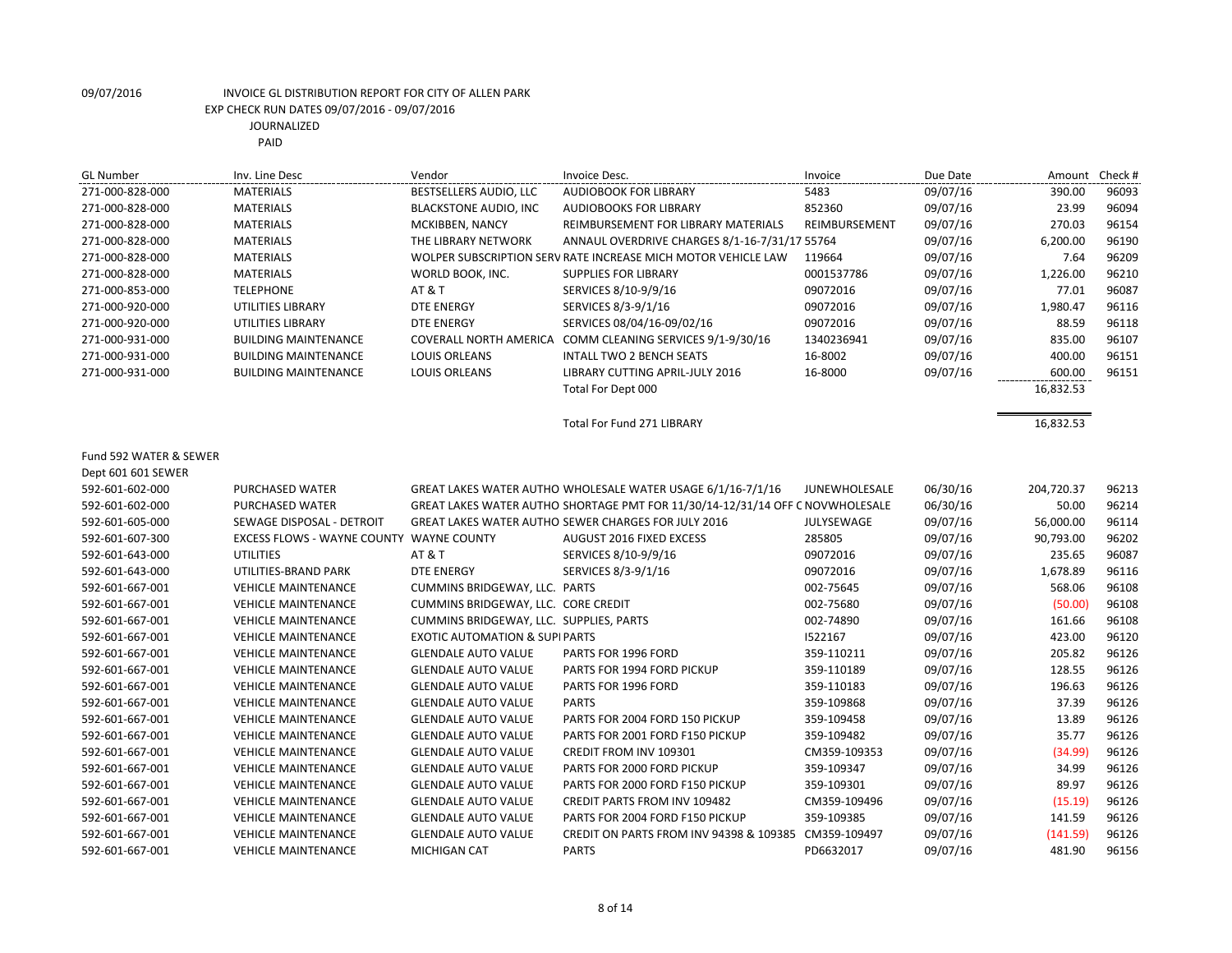| <b>GL Number</b>                     | Inv. Line Desc                               | Vendor                                            | Invoice Desc.                                  | Invoice       | Due Date | Amount     | Check # |
|--------------------------------------|----------------------------------------------|---------------------------------------------------|------------------------------------------------|---------------|----------|------------|---------|
| 592-601-667-001                      | <b>VEHICLE MAINTENANCE</b>                   | MICHIGAN CAT                                      | <b>PARTS</b>                                   | PD6638435     | 09/07/16 | 23.20      | 96156   |
| 592-601-667-001                      | <b>VEHICLE MAINTENANCE</b>                   | <b>MICHIGAN CAT</b>                               | <b>PARTS</b>                                   | PD6638434     | 09/07/16 | 23.20      | 96156   |
| 592-601-667-001                      | <b>VEHICLE MAINTENANCE</b>                   | <b>MICHIGAN CAT</b>                               | <b>PARTS</b>                                   | PD6595441     | 09/07/16 | 168.56     | 96156   |
| 592-601-667-001                      | <b>VEHICLE MAINTENANCE</b>                   | SAFETY-KLEEN                                      | <b>SUPPLIES</b>                                | 70850599      | 09/07/16 | 67.95      | 96179   |
| 592-601-667-001                      | <b>VEHICLE MAINTENANCE</b>                   | WINDER POLICE EQUIPMENT PARTS                     |                                                | 20161545      | 06/30/16 | 166.09     | 96219   |
| 592-601-673-001                      | <b>MAIN MAINTENANCE</b>                      | <b>GREAT LAKES ACE HARDWAR SUPPLIES FOR WATER</b> |                                                | 1262-416      | 09/07/16 | 11.97      | 96071   |
| 592-601-673-001                      | <b>MAIN MAINTENANCE</b>                      | <b>GREAT LAKES ACE HARDWAR SUPPLIES FOR WATER</b> |                                                | 1212/416      | 09/07/16 | 10.74      | 96071   |
| 592-601-673-001                      | <b>MAIN MAINTENANCE</b>                      | JOHN D. OSBORNE TRUCKING CLASS 2 LFILL SAND       |                                                | 087225        | 09/07/16 | 796.00     | 96142   |
| 592-601-673-001                      | <b>MAIN MAINTENANCE</b>                      | JOHN D. OSBORNE TRUCKING CLASS 2 FILL SAND        |                                                | 087271        | 09/07/16 | 2,005.34   | 96142   |
| 592-601-673-001                      | <b>MAIN MAINTENANCE</b>                      | MICHIGAN BUSINESS & AUCT SERVICES FOR WATER DEPT  |                                                | 71732         | 09/07/16 | 16.22      | 96172   |
| 592-601-673-001                      | <b>MAIN MAINTENANCE</b>                      | <b>SLC METER LLC</b>                              | REPAIR CLAMPS FOR WATERMAINS                   | 246359        | 09/07/16 | 3,163.10   | 96183   |
| 592-601-712-000                      | CLOTHING, CLEANING & TECH SKILI CINTAS CORP. |                                                   | WATER UNIFORM SERVICE 7/1/16-7/31/16           | 72116841JULY  | 09/07/16 | 214.04     | 96101   |
| 592-601-712-000                      | CLOTHING, CLEANING & TECH SKILI GRAPHICWEAR  |                                                   | SAFETY GREEN T SHIRTS FOR DPS, WATER AND 25926 |               | 09/07/16 | 530.00     | 96132   |
| 592-601-921-000                      | <b>OFFICE SUPPLIES</b>                       | <b>GLOBAL OFFICE SOLUTIONS</b>                    | OFFICE SUPPLIES FOR AUG 2016                   | CSUM-101022   | 09/07/16 | 38.06      | 96130   |
| 592-601-923-000                      | PROFESSIONAL SERVICES                        | <b>RITTER GIS INC</b>                             | <b>CMMS SUPPORT SERVICES JULY 2016</b>         | 2016-0155     | 09/07/16 | 640.00     | 96177   |
| 592-601-951-000                      | <b>ENGINEERING CONSULTANTS</b>               | C.E. RAINES COMPANY                               | JOB AP 01 GENERAL PROJECTS                     | 13743         | 09/07/16 | 4,976.00   | 96099   |
| 592-601-962-000                      | <b>MISCELLANEOUS</b>                         | MAILFINANCE                                       | SERVICES FOR ADMIN 9/13/16-12/16/16            | N6080259      | 09/07/16 | 938.65     | 96153   |
| 592-601-987-000                      | CAPITAL OUTLAY-MISCELLANEOUS RITTER GIS INC  |                                                   | <b>TPK FILE CREATION</b>                       | 2016-0156     | 09/07/16 | 1,440.00   | 96177   |
|                                      |                                              |                                                   | Total For Dept 601 601 SEWER                   |               |          | 370,984.48 |         |
|                                      |                                              |                                                   |                                                |               |          |            |         |
| Dept 603 603 BASIN                   |                                              |                                                   |                                                |               |          |            |         |
| 592-603-853-000                      | <b>TELEPHONE</b>                             | <b>AT &amp; T</b>                                 | SERVICES 8/10-9/9/16                           | 09072016      | 09/07/16 | 219.71     | 96087   |
| 592-603-853-000                      | <b>TELEPHONE- BASIN</b>                      | <b>VERIZON WIRELESS</b>                           | SERVICES FOR BASIN 7/24/16-8/23/16             | 9770867090    | 09/07/16 | 50.04      | 96199   |
| 592-603-920-000                      | UTILITIES- WET WEATHER                       | <b>DTE ENERGY</b>                                 | SERVICES 8/3-9/1/16                            | 09072016      | 09/07/16 | 158.69     | 96116   |
| 592-603-934-000                      | <b>EQUIPMENT MAINTENANCE</b>                 | MEYER LABORATORY, INC                             | <b>FLOAT SOLVE 5 GALLON</b>                    | 0551474-IN    | 09/07/16 | 1,045.53   | 96155   |
| 592-603-939-000                      | <b>VEHICLE MAINTENANCE</b>                   | <b>GLENDALE AUTO VALUE</b>                        | PARTS FOR 2001 FORD PICKUP                     | 359-109489    | 09/07/16 | 13.39      | 96126   |
|                                      |                                              |                                                   | Total For Dept 603 603 BASIN                   |               |          | 1,487.36   |         |
|                                      |                                              |                                                   |                                                |               |          |            |         |
| Dept 604 ADMINISTRATION/DEBT         |                                              |                                                   |                                                |               |          |            |         |
| 592-604-987-500                      | DISTRICT ONE SEWER PROJECT                   | THE BANK OF NEW YORK MEI STATE REVOLVING FUNDS    |                                                | 5247-01 FINAL | 09/07/16 | 125,324.72 | 96189   |
| 592-604-991-500                      | <b>BOND PRINCIPAL AND INT-CITY</b>           | <b>WAYNE COUNTY</b>                               | TANK AND REVENUE BONDS                         | 286122        | 09/07/16 | 198,394.99 | 96201   |
| 592-604-994-500                      | WAYNE COUNTY RESERVE FOR TUI US BANK         |                                                   | TAX BONDS BI-5056, SER 2002                    | 312919        | 09/07/16 | 69,556.25  | 96195   |
|                                      |                                              |                                                   | Total For Dept 604 ADMINISTRATION/DEBT         |               |          | 393,275.96 |         |
|                                      |                                              |                                                   |                                                |               |          |            |         |
|                                      |                                              |                                                   | Total For Fund 592 WATER & SEWER               |               |          | 765,747.80 |         |
| Fund 593 SOUTHFIELD LEASE PROPERTIES |                                              |                                                   |                                                |               |          |            |         |
| Dept 696 16630 SOUTHFIELD CAM        |                                              |                                                   |                                                |               |          |            |         |
| 593-696-922-000                      | <b>GAS-BLDG LEASE BLDG</b>                   | <b>DTE ENERGY</b>                                 | SERVICES 08/04/16-09/02/16                     | 09072016      | 09/07/16 | 43.17      | 96118   |
|                                      |                                              |                                                   | Total For Dept 696 16630 SOUTHFIELD CAM        |               |          | 43.17      |         |
|                                      |                                              |                                                   |                                                |               |          |            |         |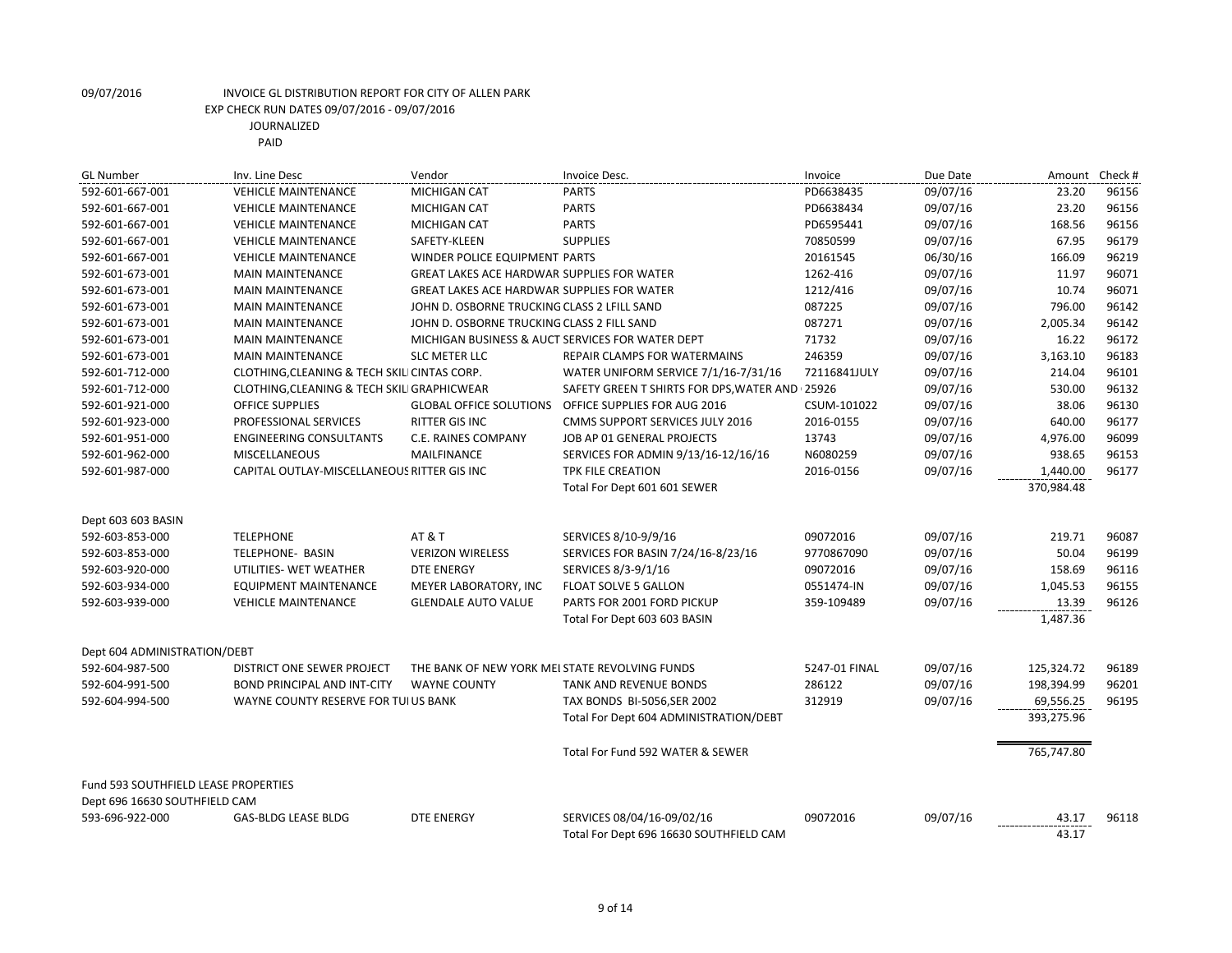| <b>GL Number</b>                    | Inv. Line Desc                                  | Vendor                                    | Invoice Desc.                                                                 | Invoice             | Due Date | Amount Check # |       |
|-------------------------------------|-------------------------------------------------|-------------------------------------------|-------------------------------------------------------------------------------|---------------------|----------|----------------|-------|
|                                     |                                                 |                                           | Total For Fund 593 SOUTHFIELD LEASE PROPERTIES                                |                     |          | 43.17          |       |
| Fund 701 TRUST AND AGENCY           |                                                 |                                           |                                                                               |                     |          |                |       |
| Dept 000                            |                                                 |                                           |                                                                               |                     |          |                |       |
| 701-000-241-000                     | HISTORICAL MUSEUM ESCROW                        | DTE ENERGY                                | SERVICES 08/04/16-09/02/16                                                    | 09072016            | 09/07/16 | 72.82          | 96118 |
| 701-000-242-000                     | <b>CITY FESTIVITIES ESCROW</b>                  |                                           | ALLEN PARK BOOSTER CLUB SET UP AND TEAR DOWN OF ALLEN PARK ST FA 2016 ST FAIR |                     | 09/07/16 | 1,000.00       | 96077 |
| 701-000-242-000                     | <b>CITY FESTIVITIES ESCROW</b>                  | <b>ALLEN PARK ROTARY</b>                  | DISTRIBUTION OIF BEER AT THE LARGE STAGE 2016 ST FAIR                         |                     | 09/07/16 | 1,531.05       | 96080 |
| 701-000-242-000                     | <b>CITY FESTIVITIES ESCROW</b>                  | ALLEN PARK, CITY OF.                      | POLICE SECURITY SERVICES FOR ST FAIR 8/5 & 12016 ST FAIR                      |                     | 09/07/16 | 7,477.74       | 96082 |
| 701-000-242-000                     | <b>CITY FESTIVITIES ESCROW</b>                  | CDW GOVERNMENT, INC.                      | FESTIVITIES AGREEMENT WITH PARK & REC                                         | <b>FCB0664</b>      | 09/07/16 | 1,717.46       | 96098 |
| 701-000-242-000                     | <b>CITY FESTIVITIES ESCROW</b>                  | DANYO, DONNA                              | REIMBURSEMENT FOR SUPPLIES FOR 2016 ST F REIMBURSEMENT                        |                     | 09/07/16 | 170.68         | 96110 |
| 701-000-242-000                     | <b>CITY FESTIVITIES ESCROW</b>                  | <b>FLOWERS ON THE AVENUE</b>              | FLOWERS FOR THE 2016 ST FAIR                                                  | <b>2016 ST FAIR</b> | 09/07/16 | 186.00         | 96123 |
| 701-000-242-000                     | <b>CITY FESTIVITIES ESCROW</b>                  | <b>HADDIX ELECTRIC</b>                    | ST LIGHT REPAIR PRIOR TO ST FAIR                                              | 8155                | 09/07/16 | 189.50         | 96135 |
| 701-000-242-000                     | <b>CITY FESTIVITIES ESCROW</b>                  | KNIGHTS OF COLUMBUS                       | DISTRIBUTION OF BEER AT THE THE SMALL STA 2016 ST FAIR                        |                     | 09/07/16 | 1,159.14       | 96146 |
| 701-000-242-000                     | CITY FESTIVITIES ESCROW                         |                                           | MICHIGAN GENERATOR SERV 2016 ST FAIR GENERATOR RENTAL                         | 23453               | 09/07/16 | 925.00         | 96157 |
| 701-000-242-000                     | <b>CITY FESTIVITIES ESCROW</b>                  | NICHOLLS, COURTNEY                        | SECRETARIAL SERVICES FOR 2016 ST FAIR                                         | 2016 ST FAIR        | 09/07/16 | 1,700.00       | 96162 |
| 701-000-242-000                     | <b>CITY FESTIVITIES ESCROW</b>                  | OLSON'S RENTAL, INC.                      | TENT RENTAL FOR 2016 ST FAIR                                                  | 60438               | 09/07/16 | 2,118.00       | 96163 |
| 701-000-242-000                     | <b>CITY FESTIVITIES ESCROW</b>                  | <b>REACH</b>                              | PURCHASE OF SIGNAGE SOFTWARE                                                  | 45251               | 09/07/16 | 1,925.00       | 96175 |
| 701-000-242-000                     | <b>CITY FESTIVITIES ESCROW</b>                  | RIVIERA, CINDY                            | REIMBURSEMENT FOR PRIZE WINNERS 2016 ST REIMBURSEMENT                         |                     | 09/07/16 | 12.72          | 96178 |
| 701-000-242-000                     | <b>CITY FESTIVITIES ESCROW</b>                  |                                           | SCIOTO SECURITY COMPANY, SECURITY FOR 2016 STREET FAIR                        | 64999               | 09/07/16 | 1,007.85       | 96181 |
| 701-000-242-000                     | <b>CITY FESTIVITIES ESCROW</b>                  | SIGN*A*RAMA                               | SIGNS FOR STREET FAIR QUOTE 3938                                              | 3271                | 09/07/16 | 171.72         | 96182 |
| 701-000-242-000                     | <b>CITY FESTIVITIES ESCROW</b>                  |                                           | SOUTHERN MICHIGAN INFOR FESTIVITIES PHONE SERVICE SEPT 2016                   | 2486                | 09/07/16 | 35.00          | 96184 |
| 701-000-242-000                     | CITY FESTIVITIES ESCROW                         | <b>TAYLOR ICE</b>                         | ICE FOR 2016 ST FAIR                                                          | 33867               | 09/07/16 | 625.00         | 96188 |
| 701-000-242-000                     | <b>CITY FESTIVITIES ESCROW</b>                  | <b>TAYLOR ICE</b>                         | ICE FOR 2016 ST FAIR                                                          | 24763               | 09/07/16 | 300.00         | 96188 |
| 701-000-242-000                     | <b>CITY FESTIVITIES ESCROW</b>                  | WEST BEND MUTUAL INSURA INSURANCE PREMIUM |                                                                               | A142531             | 09/07/16 | 2,042.00       | 96205 |
| 701-000-246-000                     | PLANNING/ZONING REVIEW ESCR(C.E. RAINES COMPANY |                                           | JOB AP-33 COMCAST DIRECTIONAL DRILLING Q 13757                                |                     | 09/07/16 | 729.00         | 96099 |
| 701-000-246-000                     | PLANNING/ZONING REVIEW ESCR(C.E. RAINES COMPANY |                                           | JOB AP-29 OUTER DR DEVELOPMENT                                                | 13801               | 09/07/16 | 702.00         | 96099 |
| 701-000-246-500                     | <b>ENGINEERING ESCROW</b>                       | C.E. RAINES COMPANY                       | JOB AP-30 COMCAST DIRECTIONAL DRILLING EI 13755                               |                     | 09/07/16 | 312.00         | 96099 |
| 701-000-246-500                     | <b>ENGINEERING ESCROW</b>                       | <b>C.E. RAINES COMPANY</b>                | JOB AP-08 HOLIDAY INN & HAMPTON INN                                           | 13800               | 09/07/16 | 590.00         | 96099 |
|                                     |                                                 |                                           | Total For Dept 000                                                            |                     |          | 26,699.68      |       |
|                                     |                                                 |                                           | Total For Fund 701 TRUST AND AGENCY                                           |                     |          | 26,699.68      |       |
| Fund 703 SCHOOL AND COUNTY TAX FUND |                                                 |                                           |                                                                               |                     |          |                |       |
| Dept 000                            |                                                 |                                           |                                                                               |                     |          |                |       |
| 703-000-275-000                     | <b>REFUNDABLE TAXES</b>                         | <b>CORELOGIC</b>                          | Sum Tax Refund 30 023 06 0273 000                                             | 08/22/2016          | 09/07/16 | 95.85          | 1075  |
| 703-000-275-000                     | <b>REFUNDABLE TAXES</b>                         | LERETA                                    | Sum Tax Refund 30 019 04 0127 000                                             | 08/22/2016          | 09/07/16 | 1,936.78       | 1076  |
| 703-000-275-000                     | <b>REFUNDABLE TAXES</b>                         | LERETA                                    | Sum Tax Refund 30 027 06 0092 002                                             | 08/22/2016          | 09/07/16 | 2,224.91       | 1076  |
| 703-000-275-000                     | <b>REFUNDABLE TAXES</b>                         | <b>FORD MOTOR COMPANY</b>                 | Sum Tax Refund 30 999 00 2380 050                                             | 08/22/2016          | 09/07/16 | 192.71         | 1077  |
| 703-000-275-000                     | <b>REFUNDABLE TAXES</b>                         | THE AUTO CLUB GROUP                       | Sum Tax Refund 30 999 00 2009 015                                             | 08/22/2016          | 09/07/16 | 572.67         | 1078  |
| 703-000-275-000                     | <b>REFUNDABLE TAXES</b>                         | <b>BELLE TIRE DISTRIBUTORS</b>            | Sum Tax Refund 30 999 00 2008 117                                             | 08/22/2016          | 09/07/16 | 11,150.40      | 1079  |
| 703-000-275-000                     | <b>REFUNDABLE TAXES</b>                         | <b>BELLE TIRE DISTRIBUTORS</b>            | Sum Tax Refund 30 999 00 2236 000                                             | 08/22/2016          | 09/07/16 | 1,520.45       | 1079  |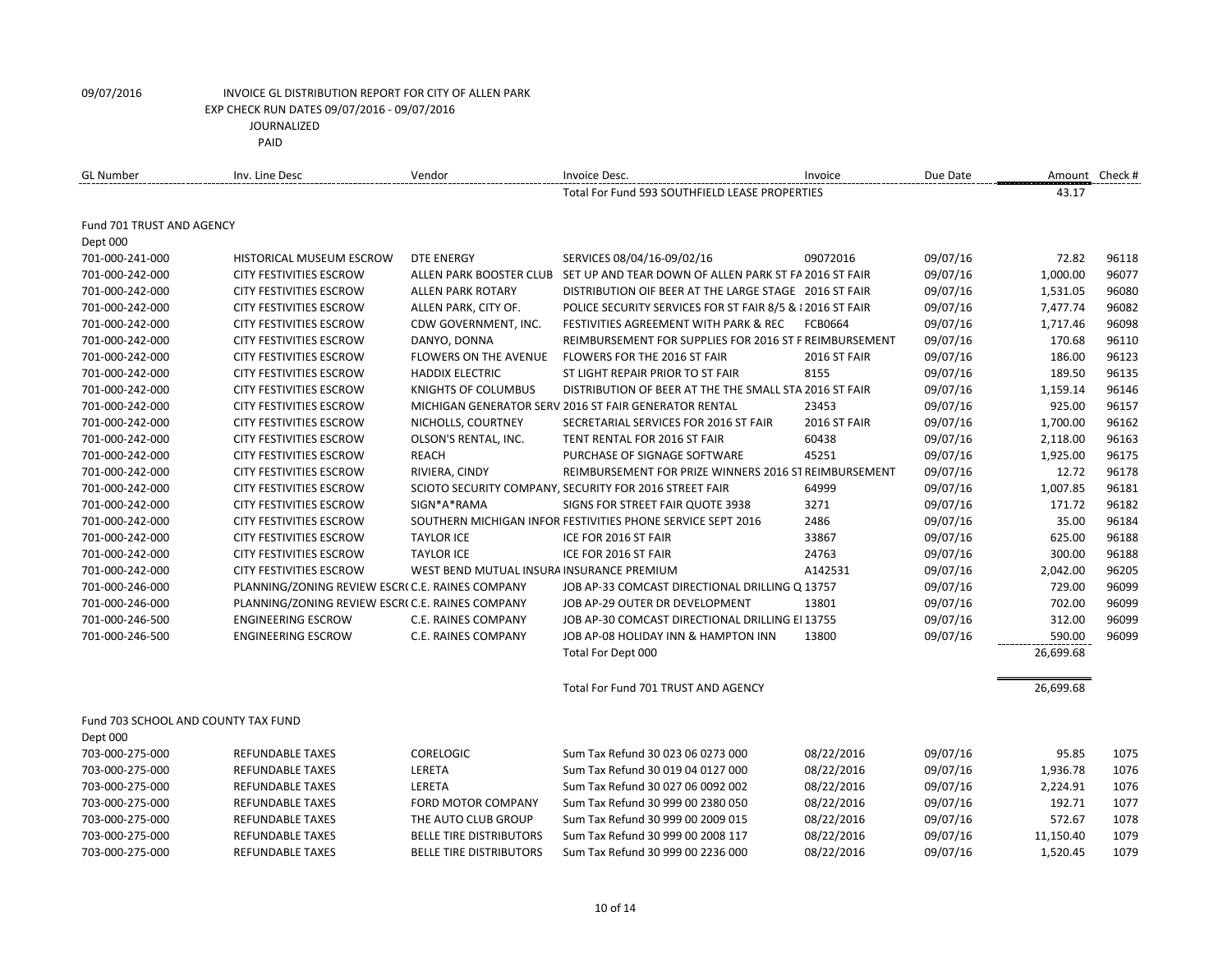| <b>GL Number</b> | Inv. Line Desc          | Vendor                   | Invoice Desc.                                               | Invoice    | Due Date | Amount Check # |      |
|------------------|-------------------------|--------------------------|-------------------------------------------------------------|------------|----------|----------------|------|
| 703-000-275-000  | <b>REFUNDABLE TAXES</b> |                          | ULTA SALON COSMETICS & FI Sum Tax Refund 30 999 00 2009 010 | 08/22/2016 | 09/07/16 | 901.13         | 1080 |
| 703-000-275-000  | <b>REFUNDABLE TAXES</b> | <b>VEI MICHIGAN INC</b>  | Sum Tax Refund 30 999 00 2012 037                           | 08/22/2016 | 09/07/16 | 100.60         | 1081 |
| 703-000-275-000  | <b>REFUNDABLE TAXES</b> | STYLE, WALTER            | Sum Tax Refund 30 029 03 0035 000                           | 08/22/2016 | 09/07/16 | 21.21          | 1082 |
| 703-000-275-000  | <b>REFUNDABLE TAXES</b> | TJ MAXX #1021            | Sum Tax Refund 30 999 00 2006 011                           | 08/22/2016 | 09/07/16 | 893.85         | 1083 |
| 703-000-275-000  | <b>REFUNDABLE TAXES</b> |                          | DE LAGE LANDEN FINANCIAL: Sum Tax Refund 30 999 00 2013 043 | 08/22/2016 | 09/07/16 | 231.50         | 1084 |
| 703-000-275-000  | <b>REFUNDABLE TAXES</b> |                          | VCA ALLEN PARK ANIMAL HO Sum Tax Refund 30 999 00 2594 000  | 08/22/2016 | 09/07/16 | 893.85         | 1085 |
| 703-000-275-000  | <b>REFUNDABLE TAXES</b> |                          | US BANK NATIONAL ASSOCIA Sum Tax Refund 30 999 00 2504 000  | 08/22/2016 | 09/07/16 | 362.39         | 1086 |
| 703-000-275-000  | <b>REFUNDABLE TAXES</b> | ADVANCED EQUITIES LTD    | Sum Tax Refund 30 013 04 0187 002                           | 08/30/2016 | 09/07/16 | 28.34          | 1087 |
| 703-000-275-000  | <b>REFUNDABLE TAXES</b> | KEMPTON, PEGGY LOUISE    | Sum Tax Refund 30 009 01 0259 000                           | 08/22/2016 | 09/07/16 | 14.69          | 1088 |
| 703-000-275-000  | <b>REFUNDABLE TAXES</b> |                          | TOTALLY AFFORDABLE AND S Sum Tax Refund 30 999 00 2009 161  | 08/22/2016 | 09/07/16 | 15.56          | 1089 |
| 703-000-275-000  | <b>REFUNDABLE TAXES</b> |                          | KAMBLE, JOHN PAUL-NAOMI Sum Tax Refund 30 008 01 0195 000   | 08/22/2016 | 09/07/16 | 1,277.59       | 1090 |
| 703-000-275-000  | <b>REFUNDABLE TAXES</b> | <b>BROWN, MARY</b>       | Sum Tax Refund 30 012 03 0478 000                           | 08/30/2016 | 09/07/16 | 21.88          | 1091 |
| 703-000-275-000  | <b>REFUNDABLE TAXES</b> |                          | CANON FINANCIAL SERVICES Sum Tax Refund 30 999 00 2004 016  | 08/22/2016 | 09/07/16 | 663.57         | 1092 |
| 703-000-275-000  | <b>REFUNDABLE TAXES</b> |                          | ECOMOTORS INTERNATIONAl Sum Tax Refund 30 999 00 2011 039   | 08/22/2016 | 09/07/16 | 913.24         | 1093 |
| 703-000-275-000  | <b>REFUNDABLE TAXES</b> | PCSH FORWARD             | Sum Tax Refund 30 999 00 2014 072                           | 08/22/2016 | 09/07/16 | 1,493.19       | 1094 |
| 703-000-275-000  | REFUNDABLE TAXES        | APPLEBEE'S #8091         | Sum Tax Refund 30 999 00 2006 006                           | 08/22/2016 | 09/07/16 | 550.25         | 1095 |
| 703-000-275-000  | <b>REFUNDABLE TAXES</b> | <b>FIVE BELOW</b>        | Sum Tax Refund 30 999 00 2012 003                           | 08/22/2016 | 09/07/16 | 283.61         | 1096 |
| 703-000-275-000  | <b>REFUNDABLE TAXES</b> |                          | DOWNRIVER DREAM DINNER Sum Tax Refund 30 999 00 2008 020    | 08/22/2016 | 09/07/16 | 107.87         | 1097 |
| 703-000-275-000  | <b>REFUNDABLE TAXES</b> | <b>BIGBY COFFEE</b>      | Sum Tax Refund 30 999 00 2009 016                           | 08/22/2016 | 09/07/16 | 133.32         | 1098 |
| 703-000-275-000  | <b>REFUNDABLE TAXES</b> | LEO'S CONEY ISLAND #26   | Sum Tax Refund 30 999 00 2007 039                           | 08/22/2016 | 09/07/16 | 218.16         | 1099 |
| 703-000-275-000  | REFUNDABLE TAXES        | PARTY CITY #513          | Sum Tax Refund 30 999 00 2007 026                           | 08/22/2016 | 09/07/16 | 605.39         | 1100 |
| 703-000-275-000  | <b>REFUNDABLE TAXES</b> |                          | METRO INTERNATIONAL TRAI Sum Tax Refund 30 999 00 2014 039  | 08/22/2016 | 09/07/16 | 2,017.37       | 1101 |
| 703-000-275-000  | REFUNDABLE TAXES        |                          | VARIETY FOOD SERVICES INC Sum Tax Refund 30 999 00 2727 000 | 08/22/2016 | 09/07/16 | 36.97          | 1102 |
| 703-000-275-000  | <b>REFUNDABLE TAXES</b> | <b>TECH SHOP</b>         | Sum Tax Refund 30 999 00 2012 017                           | 08/22/2016 | 09/07/16 | 1,194.42       | 1103 |
| 703-000-275-000  | <b>REFUNDABLE TAXES</b> | SHISH KABOB EXPRESS      | Sum Tax Refund 30 999 00 2012 020                           | 08/22/2016 | 09/07/16 | 55.14          | 1104 |
| 703-000-275-000  | <b>REFUNDABLE TAXES</b> |                          | PAYLESS SHOESOURCE #3513 Sum Tax Refund 30 999 00 2007 007  | 08/22/2016 | 09/07/16 | 165.43         | 1105 |
| 703-000-275-000  | REFUNDABLE TAXES        | <b>MUZAK LLC</b>         | Sum Tax Refund 30 999 00 2563 000                           | 08/22/2016 | 09/07/16 | 7.27           | 1106 |
| 703-000-275-000  | <b>REFUNDABLE TAXES</b> | YOGURT TOWN              | Sum Tax Refund 30 999 00 2014 012                           | 08/22/2016 | 09/07/16 | 63.02          | 1107 |
| 703-000-275-000  | <b>REFUNDABLE TAXES</b> | ROUSH INDUSTRIES INC     | Sum Tax Refund 30 999 00 2608 010                           | 08/22/2016 | 09/07/16 | 2,974.25       | 1108 |
| 703-000-275-000  | <b>REFUNDABLE TAXES</b> | ROUSH MANAGEMENT LLC     | Sum Tax Refund 30 999 00 2006 042                           | 08/22/2016 | 09/07/16 | 360.57         | 1109 |
| 703-000-275-000  | <b>REFUNDABLE TAXES</b> | <b>OLGA'S KITCHEN</b>    | Sum Tax Refund 30 999 00 2007 013                           | 08/22/2016 | 09/07/16 | 816.28         | 1110 |
| 703-000-275-000  | <b>REFUNDABLE TAXES</b> | <b>TIRUPATI HOTELS</b>   | Sum Tax Refund 30 999 00 2006 071                           | 08/22/2016 | 09/07/16 | 999.90         | 1111 |
| 703-000-275-000  | <b>REFUNDABLE TAXES</b> |                          | SYSCO FOOD SERVICES OF DE Sum Tax Refund 30 999 00 3005 000 | 08/22/2016 | 09/07/16 | 1.82           | 1112 |
| 703-000-275-000  | <b>REFUNDABLE TAXES</b> |                          | FIVE GUYS BURGERS & FRIES Sum Tax Refund 30 999 00 2013 018 | 08/22/2016 | 09/07/16 | 429.65         | 1113 |
| 703-000-275-000  | <b>REFUNDABLE TAXES</b> | <b>INFANT CARE</b>       | Sum Tax Refund 30 999 00 2014 015                           | 08/22/2016 | 09/07/16 | 6.06           | 1114 |
| 703-000-275-000  | REFUNDABLE TAXES        | TEDDY BEAR CARE INC      | Sum Tax Refund 30 999 00 2699 000                           | 08/22/2016 | 09/07/16 | 13.34          | 1115 |
| 703-000-275-000  | <b>REFUNDABLE TAXES</b> | TALLY, PAUL M DDS        | Sum Tax Refund 30 999 00 2896 099                           | 08/22/2016 | 09/07/16 | 331.48         | 1116 |
| 703-000-275-000  | REFUNDABLE TAXES        |                          | SZALAI, GREGORY W DDS PC Sum Tax Refund 30 999 00 2690 000  | 08/22/2016 | 09/07/16 | 871.42         | 1117 |
| 703-000-275-000  | <b>REFUNDABLE TAXES</b> | MICHAEL'S HAIR SALON     | Sum Tax Refund 30 999 00 2909 099                           | 08/22/2016 | 09/07/16 | 10.91          | 1118 |
| 703-000-275-000  | <b>REFUNDABLE TAXES</b> | <b>JO-ANN STORES LLC</b> | Sum Tax Refund 30 999 00 2006 023                           | 08/22/2016 | 09/07/16 | 1,781.64       | 1119 |
| 703-000-275-000  | <b>REFUNDABLE TAXES</b> | <b>HEWLETT PACKARD</b>   | Sum Tax Refund 30 999 00 2010 039                           | 08/22/2016 | 09/07/16 | 868.40         | 1120 |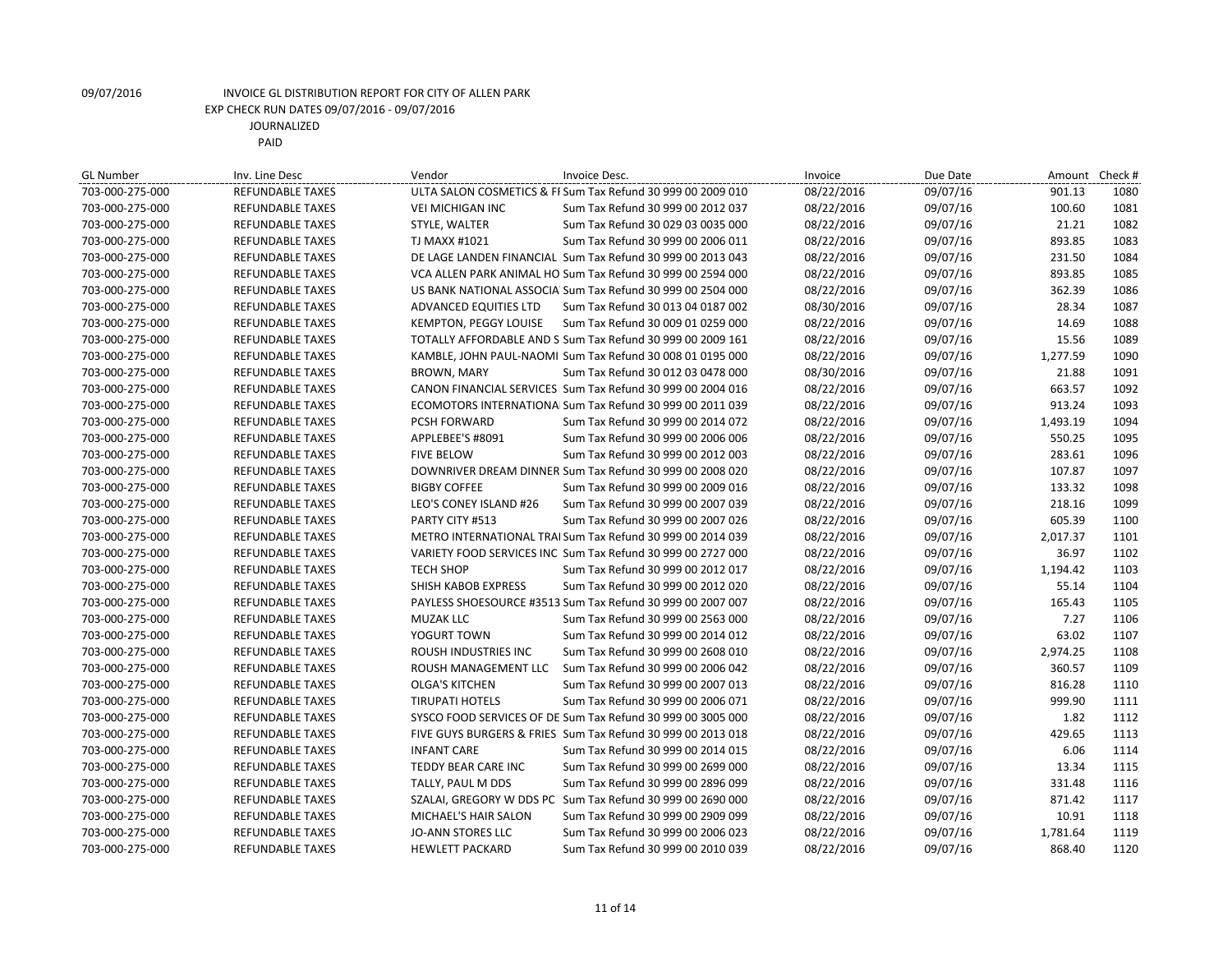| <b>GL Number</b> | Inv. Line Desc          | Vendor<br>Invoice Desc.                                        | Invoice    | Due Date | Amount Check # |      |
|------------------|-------------------------|----------------------------------------------------------------|------------|----------|----------------|------|
| 703-000-275-000  | <b>REFUNDABLE TAXES</b> | DUNHAM'S SPORTING GOOD: Sum Tax Refund 30 999 00 2008 038      | 08/22/2016 | 09/07/16 | 340.57         | 1121 |
| 703-000-275-000  | <b>REFUNDABLE TAXES</b> | STRAND THEORY SALON AND Sum Tax Refund 30 999 00 2013 009      | 08/22/2016 | 09/07/16 | 59.99          | 1122 |
| 703-000-275-000  | REFUNDABLE TAXES        | <b>FLEX N GATE</b><br>Sum Tax Refund 30 999 00 2013 006        | 08/22/2016 | 09/07/16 | 1,667.11       | 1123 |
| 703-000-275-000  | <b>REFUNDABLE TAXES</b> | <b>OSKARIK, VERONICA</b><br>Sum Tax Refund 30 026 01 0331 001  | 08/22/2016 | 09/07/16 | 297.49         | 1124 |
| 703-000-275-000  | REFUNDABLE TAXES        | IDEAL IMAGE OF MICHIGAN L Sum Tax Refund 30 999 00 2014 040    | 08/22/2016 | 09/07/16 | 1,693.77       | 1125 |
| 703-000-275-000  | <b>REFUNDABLE TAXES</b> | Sum Tax Refund 30 999 00 2010 111<br>AT&T MOBILITY LLC         | 08/22/2016 | 09/07/16 | 610.85         | 1126 |
| 703-000-275-000  | <b>REFUNDABLE TAXES</b> | AT&T MOBILITY LLC<br>Sum Tax Refund 30 999 00 2015 105         | 08/22/2016 | 09/07/16 | 650.24         | 1126 |
| 703-000-275-000  | <b>REFUNDABLE TAXES</b> | MCMILLIN, GLENN<br>Sum Tax Refund 30 017 03 0033 000           | 08/22/2016 | 09/07/16 | 959.09         | 1127 |
| 703-000-275-000  | <b>REFUNDABLE TAXES</b> | SOCULL, RODERICK-MILDRED Sum Tax Refund 30 028 07 0066 002     | 08/22/2016 | 09/07/16 | 27.00          | 1128 |
| 703-000-275-000  | <b>REFUNDABLE TAXES</b> | CONTROL-TEC<br>Sum Tax Refund 30 999 00 2011 025               | 08/22/2016 | 09/07/16 | 2,500.36       | 1129 |
| 703-000-275-000  | <b>REFUNDABLE TAXES</b> | COMCAST OF TAYLOR LLC<br>Sum Tax Refund 30 999 00 2273 500     | 08/22/2016 | 09/07/16 | 1,252.00       | 1130 |
| 703-000-275-000  | <b>REFUNDABLE TAXES</b> | DELL EQUIPMENT FUNDING L Sum Tax Refund 30 999 00 2011 072     | 08/22/2016 | 09/07/16 | 7,848.24       | 1131 |
| 703-000-275-000  | <b>REFUNDABLE TAXES</b> | MARLIN LEASING CORPORATI Sum Tax Refund 30 999 00 2003 066     | 08/22/2016 | 09/07/16 | 152.71         | 1132 |
| 703-000-275-000  | <b>REFUNDABLE TAXES</b> | <b>DRESS BARN INC</b><br>Sum Tax Refund 30 999 00 2007 008     | 08/22/2016 | 09/07/16 | 273.31         | 1133 |
| 703-000-275-000  | REFUNDABLE TAXES        | SPRINT UNITED MANAGEMEI Sum Tax Refund 30 999 00 2013 016      | 08/22/2016 | 09/07/16 | 298.76         | 1134 |
| 703-000-275-000  | REFUNDABLE TAXES        | PENSKE LOGISTICS LLC<br>Sum Tax Refund 30 999 00 2593 000      | 08/22/2016 | 09/07/16 | 747.80         | 1135 |
| 703-000-275-000  | <b>REFUNDABLE TAXES</b> | <b>VERIZON WIRELESS</b><br>Sum Tax Refund 30 999 00 2010 095   | 08/22/2016 | 09/07/16 | 980.51         | 1136 |
| 703-000-275-000  | <b>REFUNDABLE TAXES</b> | <b>THE GAP #2429</b><br>Sum Tax Refund 30 999 00 2012 004      | 08/22/2016 | 09/07/16 | 526.00         | 1137 |
| 703-000-275-000  | <b>REFUNDABLE TAXES</b> | CISCO SYSTEMS CAPITAL COR Sum Tax Refund 30 999 00 2974 000    | 08/22/2016 | 09/07/16 | 2,075.55       | 1138 |
| 703-000-275-000  | <b>REFUNDABLE TAXES</b> | STARBUCK'S COFFEE #9435 Sum Tax Refund 30 999 00 2006 020      | 08/22/2016 | 09/07/16 | 462.38         | 1139 |
| 703-000-275-000  | REFUNDABLE TAXES        | HUGHES NETWORK SYSTEMS Sum Tax Refund 30 999 00 2011 065       | 08/22/2016 | 09/07/16 | 0.60           | 1140 |
| 703-000-275-000  | <b>REFUNDABLE TAXES</b> | CIT COMMUNICATIONS FINAI Sum Tax Refund 30 999 00 2002 001     | 08/22/2016 | 09/07/16 | 14.67          | 1141 |
| 703-000-275-000  | <b>REFUNDABLE TAXES</b> | CIT TECHNOLOGY FINANCING Sum Tax Refund 30 999 00 3047 001     | 08/22/2016 | 09/07/16 | 59.99          | 1142 |
| 703-000-275-000  | <b>REFUNDABLE TAXES</b> | Sum Tax Refund 30 999 00 2013 049<br><b>MOBILE MINI INC</b>    | 08/22/2016 | 09/07/16 | 34.54          | 1143 |
| 703-000-275-000  | <b>REFUNDABLE TAXES</b> | QDOBA RESTAURANT CORPO Sum Tax Refund 30 999 00 2012 028       | 08/22/2016 | 09/07/16 | 394.51         | 1144 |
| 703-000-275-000  | <b>REFUNDABLE TAXES</b> | POTBELLY SANDWICH WORK! Sum Tax Refund 30 999 00 2009 012      | 08/22/2016 | 09/07/16 | 494.50         | 1145 |
| 703-000-275-000  | REFUNDABLE TAXES        | GREATAMERICA FINANCIAL S Sum Tax Refund 30 999 00 2002 043     | 08/22/2016 | 09/07/16 | 73.94          | 1146 |
| 703-000-275-000  | <b>REFUNDABLE TAXES</b> | PEPSICO SALES INC<br>Sum Tax Refund 30 999 00 2009 052         | 08/22/2016 | 09/07/16 | 97.56          | 1147 |
| 703-000-275-000  | <b>REFUNDABLE TAXES</b> | LAMAR ADVERTISING OF MIC Sum Tax Refund 30 999 00 2945 099     | 08/22/2016 | 09/07/16 | 259.37         | 1148 |
| 703-000-275-000  | <b>REFUNDABLE TAXES</b> | ATC ON AIR PLUS LLC #81074 Sum Tax Refund 30 999 00 2012 074   | 08/22/2016 | 09/07/16 | 7.27           | 1149 |
| 703-000-275-000  | <b>REFUNDABLE TAXES</b> | BARNES & NOBLE BOOKSELLE Sum Tax Refund 30 999 00 2006 018     | 08/22/2016 | 09/07/16 | 2,066.46       | 1150 |
| 703-000-275-000  | <b>REFUNDABLE TAXES</b> | <b>BEST BUY STORES LP</b><br>Sum Tax Refund 30 999 00 2008 016 | 08/22/2016 | 09/07/16 | 1,447.74       | 1151 |
| 703-000-275-000  | <b>REFUNDABLE TAXES</b> | TARGET CORPORATION T-203 Sum Tax Refund 30 999 00 2006 019     | 08/22/2016 | 09/07/16 | 4,741.34       | 1152 |
| 703-000-275-000  | <b>REFUNDABLE TAXES</b> | TACO BELL OF AMERICA LLC # Sum Tax Refund 30 999 00 2009 007   | 08/22/2016 | 09/07/16 | 543.58         | 1153 |
| 703-000-275-000  | <b>REFUNDABLE TAXES</b> | SPRINT SPECTRUM LP<br>Sum Tax Refund 30 999 00 2011 062        | 08/22/2016 | 09/07/16 | 3.03           | 1154 |
| 703-000-275-000  | REFUNDABLE TAXES        | XEROX FINANCIAL SERVICES L Sum Tax Refund 30 999 00 2013 040   | 08/22/2016 | 09/07/16 | 22.42          | 1155 |
| 703-000-275-000  | <b>REFUNDABLE TAXES</b> | PETCO ANIMAL SUPPLIES INC Sum Tax Refund 30 999 00 2006 024    | 08/22/2016 | 09/07/16 | 579.94         | 1156 |
| 703-000-275-000  | REFUNDABLE TAXES        | <b>ROSE NAILS</b><br>Sum Tax Refund 30 999 00 2008 037         | 08/22/2016 | 09/07/16 | 36.97          | 1157 |
| 703-000-275-000  | <b>REFUNDABLE TAXES</b> | THE GUITAR CENTER<br>Sum Tax Refund 30 999 00 2007 024         | 08/22/2016 | 09/07/16 | 743.56         | 1158 |
| 703-000-275-000  | <b>REFUNDABLE TAXES</b> | FITNESS INTERNATIONAL LLC Sum Tax Refund 30 999 00 2012 049    | 08/22/2016 | 09/07/16 | 2,346.43       | 1159 |
| 703-000-275-000  | <b>REFUNDABLE TAXES</b> | THE DETROIT LIONS<br>Sum Tax Refund 30 999 00 2003 003         | 08/22/2016 | 09/07/16 | 2,255.53       | 1160 |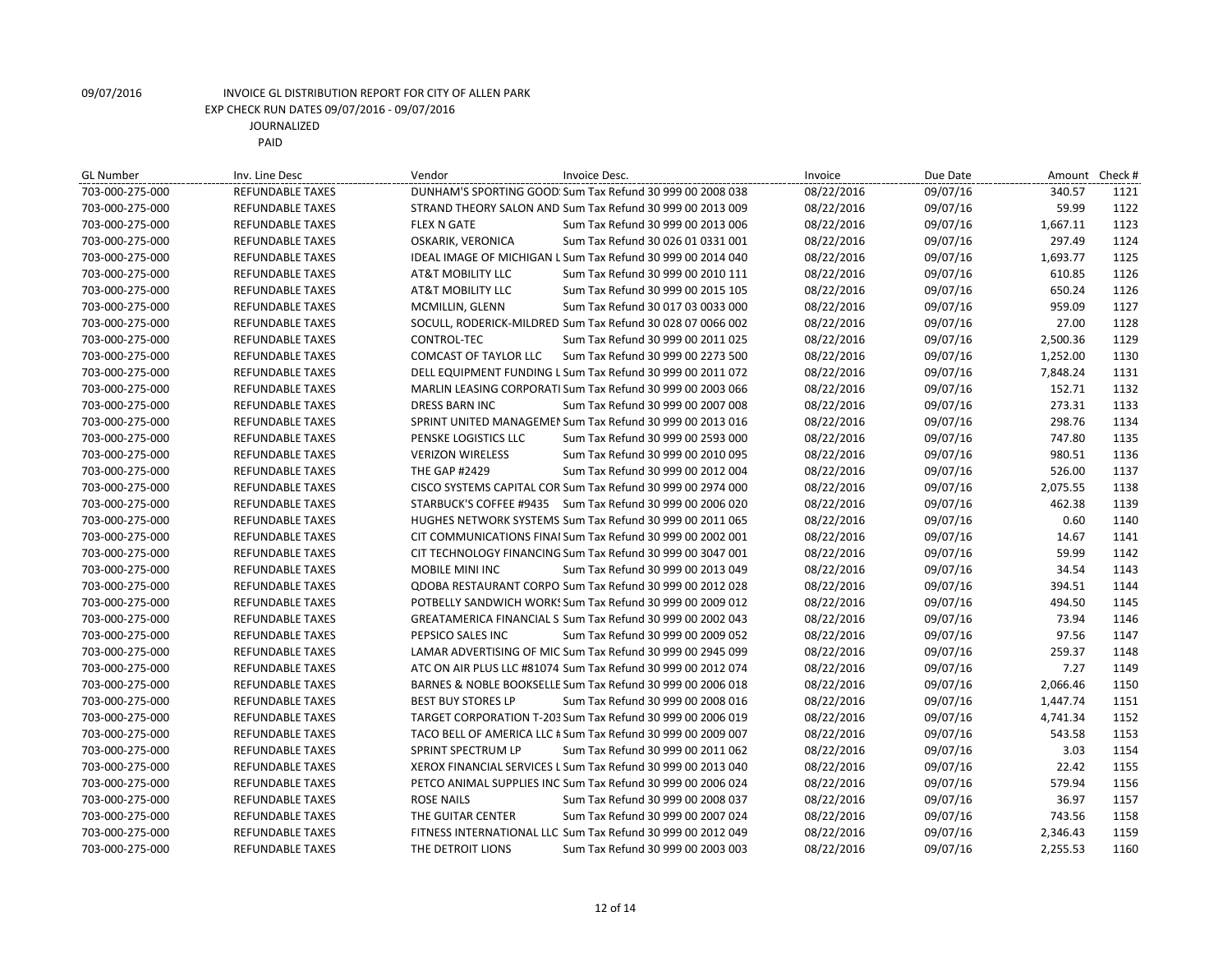| <b>GL Number</b> | Inv. Line Desc          | Vendor                      | Invoice Desc.                                                 | Invoice    | Due Date | Amount   | Check # |
|------------------|-------------------------|-----------------------------|---------------------------------------------------------------|------------|----------|----------|---------|
| 703-000-275-000  | <b>REFUNDABLE TAXES</b> | THE GAP OLD NAVY            | Sum Tax Refund 30 999 00 2006 013                             | 08/22/2016 | 09/07/16 | 955.66   | 1161    |
| 703-000-275-000  | <b>REFUNDABLE TAXES</b> | MEIJER                      | Sum Tax Refund 30 999 00 2008 015                             | 08/22/2016 | 09/07/16 | 9,251.80 | 1162    |
| 703-000-275-000  | <b>REFUNDABLE TAXES</b> | METRO PCS MICHIGAN INC      | Sum Tax Refund 30 999 00 2007 052                             | 08/22/2016 | 09/07/16 | 54.54    | 1163    |
| 703-000-275-000  | <b>REFUNDABLE TAXES</b> | METRO PCS MICHIGAN INC      | Sum Tax Refund 30 999 00 2007 053                             | 08/22/2016 | 09/07/16 | 62.42    | 1164    |
| 703-000-275-000  | <b>REFUNDABLE TAXES</b> | LOWE'S HOME CENTER INC      | Sum Tax Refund 30 999 00 2006 022                             | 08/22/2016 | 09/07/16 | 4,185.03 | 1165    |
| 703-000-275-000  | <b>REFUNDABLE TAXES</b> |                             | SALLY BEAUTY SUPPLY #3418 Sum Tax Refund 30 999 00 2007 023   | 08/22/2016 | 09/07/16 | 61.20    | 1166    |
| 703-000-275-000  | REFUNDABLE TAXES        |                             | FAMOUS FOOTWEAR #62530 Sum Tax Refund 30 999 00 2007 011      | 08/22/2016 | 09/07/16 | 363.60   | 1167    |
| 703-000-275-000  | <b>REFUNDABLE TAXES</b> | <b>VERIZON WIRELESS</b>     | Sum Tax Refund 30 999 00 2314 500                             | 08/22/2016 | 09/07/16 | 371.48   | 1168    |
| 703-000-275-000  | <b>REFUNDABLE TAXES</b> | <b>VERIZON WIRELESS</b>     | Sum Tax Refund 30 999 00 2014 061                             | 08/22/2016 | 09/07/16 | 101.81   | 1169    |
| 703-000-275-000  | <b>REFUNDABLE TAXES</b> | <b>VERIZON WIRELESS</b>     | Sum Tax Refund 30 999 00 2314 000                             | 08/22/2016 | 09/07/16 | 603.57   | 1169    |
| 703-000-275-000  | <b>REFUNDABLE TAXES</b> | <b>VERIZON WIRELESS</b>     | Sum Tax Refund 30 999 00 2008 040                             | 08/22/2016 | 09/07/16 | 347.84   | 1169    |
| 703-000-275-000  | <b>REFUNDABLE TAXES</b> |                             | PANERA BREAD LLC #601056 Sum Tax Refund 30 999 00 2007 016    | 08/22/2016 | 09/07/16 | 1,997.99 | 1170    |
| 703-000-275-000  | <b>REFUNDABLE TAXES</b> |                             | BEST WESTERN GREENFIELD I Sum Tax Refund 30 999 00 2912 099   | 08/22/2016 | 09/07/16 | 2,405.82 | 1171    |
| 703-000-275-000  | <b>REFUNDABLE TAXES</b> | <b>MICHAEL'S STORES</b>     | Sum Tax Refund 30 999 00 2006 014                             | 08/22/2016 | 09/07/16 | 520.55   | 1172    |
| 703-000-275-000  | <b>REFUNDABLE TAXES</b> | <b>DESTINATION EX #9060</b> | Sum Tax Refund 30 999 00 2007 009                             | 08/22/2016 | 09/07/16 | 1,587.11 | 1173    |
| 703-000-275-000  | <b>REFUNDABLE TAXES</b> | FIRE BIRD GAS STATION       | Sum Tax Refund 30 999 00 2450 000                             | 08/22/2016 | 09/07/16 | 11.51    | 1174    |
| 703-000-275-000  | <b>REFUNDABLE TAXES</b> | <b>HOME DEPOT</b>           | Sum Tax Refund 30 999 00 2008 084                             | 08/22/2016 | 09/07/16 | 3,969.90 | 1175    |
| 703-000-275-000  | <b>REFUNDABLE TAXES</b> | KM/K2 PLANT SERVICES        | Sum Tax Refund 30 999 00 2014 031                             | 08/22/2016 | 09/07/16 | 121.20   | 1176    |
| 703-000-275-000  | REFUNDABLE TAXES        | CHILI'S #1347               | Sum Tax Refund 30 999 00 2007 021                             | 08/22/2016 | 09/07/16 | 733.26   | 1177    |
| 703-000-275-000  | <b>REFUNDABLE TAXES</b> |                             | MICHELIN NORTH AMERICA II Sum Tax Refund 30 999 00 2536 100   | 08/22/2016 | 09/07/16 | 944.76   | 1178    |
| 703-000-275-000  | <b>REFUNDABLE TAXES</b> | AT&T                        | Sum Tax Refund 30 999 00 2006 030                             | 08/22/2016 | 09/07/16 | 58.79    | 1179    |
| 703-000-275-000  | <b>REFUNDABLE TAXES</b> |                             | ON THE BORDER RESTAURAN Sum Tax Refund 30 999 00 2007 020     | 08/22/2016 | 09/07/16 | 269.07   | 1180    |
| 703-000-275-000  | <b>REFUNDABLE TAXES</b> | <b>OUTFRONT MEDIA LLC</b>   | Sum Tax Refund 30 999 00 2502 000                             | 08/22/2016 | 09/07/16 | 570.25   | 1181    |
| 703-000-275-000  | <b>REFUNDABLE TAXES</b> | <b>OUTFRONT MEDIA LLC</b>   | Sum Tax Refund 30 999 00 2599 075                             | 08/22/2016 | 09/07/16 | 783.56   | 1182    |
| 703-000-275-000  | <b>REFUNDABLE TAXES</b> |                             | HEWLETT PACKARD FINANCI/ Sum Tax Refund 30 999 00 2002 027    | 08/22/2016 | 09/07/16 | 921.12   | 1183    |
| 703-000-275-000  | <b>REFUNDABLE TAXES</b> |                             | GE CAPITAL INFORMATION TI Sum Tax Refund 30 999 00 2389 100   | 08/22/2016 | 09/07/16 | 84.84    | 1184    |
| 703-000-275-000  | <b>REFUNDABLE TAXES</b> |                             | GENERAL ELECTRIC CREDIT C(Sum Tax Refund 30 999 00 2010 090   | 08/22/2016 | 09/07/16 | 12.12    | 1185    |
| 703-000-275-000  | <b>REFUNDABLE TAXES</b> |                             | HP ENTERPRISE SERVICES, LLC Sum Tax Refund 30 999 00 2010 097 | 08/22/2016 | 09/07/16 | 20.61    | 1186    |
| 703-000-275-000  | <b>REFUNDABLE TAXES</b> | T-MOBILE CENTRAL LLC        | Sum Tax Refund 30 999 00 2007 075                             | 08/22/2016 | 09/07/16 | 537.52   | 1187    |
| 703-000-275-000  | <b>REFUNDABLE TAXES</b> | T-MOBILE CENTRAL LLC        | Sum Tax Refund 30 999 00 2936 099                             | 08/22/2016 | 09/07/16 | 113.32   | 1188    |
| 703-000-275-000  | REFUNDABLE TAXES        | T-MOBILE CENTRAL LLC        | Sum Tax Refund 30 999 00 2936 300                             | 08/22/2016 | 09/07/16 | 312.70   | 1188    |
| 703-000-275-000  | <b>REFUNDABLE TAXES</b> | T-MOBILE CENTRAL LLC        | Sum Tax Refund 30 999 00 2936 400                             | 08/22/2016 | 09/07/16 | 252.10   | 1188    |
| 703-000-275-000  | <b>REFUNDABLE TAXES</b> | SPRINT SPECTRUM LP          | Sum Tax Refund 30 999 00 2002 098                             | 08/22/2016 | 09/07/16 | 361.78   | 1189    |
| 703-000-275-000  | <b>REFUNDABLE TAXES</b> |                             | UNITED RENTALS NORTH AM Sum Tax Refund 30 999 00 3021 001     | 08/22/2016 | 09/07/16 | 502.38   | 1190    |
| 703-000-275-000  | <b>REFUNDABLE TAXES</b> |                             | LONGHORN OF ALLEN PARK # Sum Tax Refund 30 999 00 2007 019    | 08/22/2016 | 09/07/16 | 507.83   | 1191    |
| 703-000-275-000  | <b>REFUNDABLE TAXES</b> | LINDE LLC                   | Sum Tax Refund 30 999 00 2238 550                             | 08/22/2016 | 09/07/16 | 259.37   | 1192    |
| 703-000-275-000  | <b>REFUNDABLE TAXES</b> |                             | GE EQUIP SMALL TICKET LLC Sum Tax Refund 30 999 00 2014 057   | 08/22/2016 | 09/07/16 | 63.63    | 1193    |
| 703-000-275-000  | <b>REFUNDABLE TAXES</b> | <b>MAPLE HEIGHTS</b>        | Sum Tax Refund 30 999 00 2440 000                             | 08/22/2016 | 09/07/16 | 2,133.12 | 1194    |
| 703-000-275-000  | <b>REFUNDABLE TAXES</b> |                             | STAPLES THE OFFICE SUPERSI Sum Tax Refund 30 999 00 2006 021  | 08/22/2016 | 09/07/16 | 630.24   | 1195    |
| 703-000-275-000  | <b>REFUNDABLE TAXES</b> | <b>XEROX CORPORATION</b>    | Sum Tax Refund 30 999 00 2764 000                             | 08/22/2016 | 09/07/16 | 140.59   | 1196    |
| 703-000-275-000  | <b>REFUNDABLE TAXES</b> | <b>XEROX SERVICES</b>       | Sum Tax Refund 30 999 00 2010 119                             | 08/22/2016 | 09/07/16 | 854.46   | 1197    |